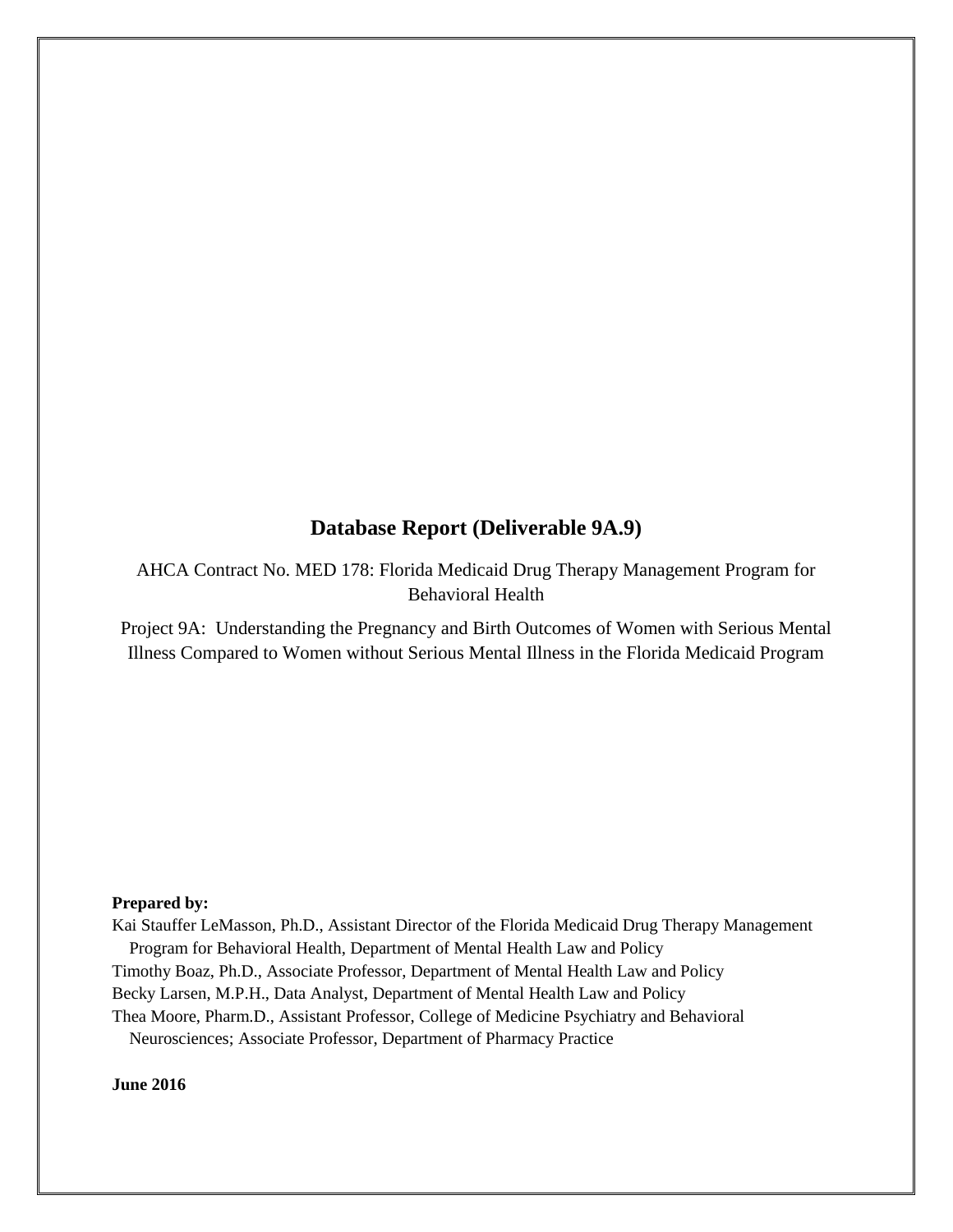## **Executive Summary**

The purpose of this project is to provide the Agency with a comprehensive evaluation of the health care utilization and pregnancy/perinatal outcomes among women in Florida Medicaid who had a Serious Mental Illness (SMI) diagnosis – schizophrenia, bipolar disorder, or major depressive disorder – prior to becoming pregnant, compared to the general population of women in Florida Medicaid without an SMI diagnosis.

The objectives of this project are to:

- 1. Understand the reproductive health needs and challenges of Medicaid women with SMI during pregnancy and the postpartum period, and the risks of pharmacologically treating vs. not treating SMI on maternal health, birth outcomes, and infant development.
- 2. Understand the prescribing patterns of psychotherapeutic medications during pregnancy and the postpartum period.
- 3. Provide the Agency with actionable recommendations to improve the quality of care to pregnant women with SMI.

## *Study Population*

The sample included all women in the Medicaid program who had evidence of a pregnancy or birth in the Medicaid claims and encounter data from January 1, 2011 through June 30, 2014. A subset of women was identified who had a SMI diagnosis – schizophrenia, bipolar disorder, and major depression – prior to pregnancy. The study reference group was women with a SMI diagnosis and the comparison group was all women without a SMI diagnosis.

## *Data Sources*

The data sources used for this project included Florida Medicaid enrollment, claims, and encounter data; Hospital Discharge, Outpatient and Emergency Room data from the Florida Center for Health Information and Policy Analysis (FCHIPA); and Baker Act Involuntary Examination data from the Florida Mental Health Institute/USF (FMHI).

## *Key Findings*

- Prior to becoming pregnant, women with SMI had considerably more pre-existing medical conditions and substance abuse problems compared to women without an SMI diagnosis.
- The rate of psychotherapeutic medication prescriptions for women with SMI declined from pre-pregnancy through pregnancy and then increased in the postpartum period for all medication classes.
- The use of behavioral health services among women with SMI declined from pregnancy through the postpartum period.
- For the women with SMI, adverse psychiatric events related to emergency room (ER) visits, inpatient stays, and Baker Act examinations were generally less frequent during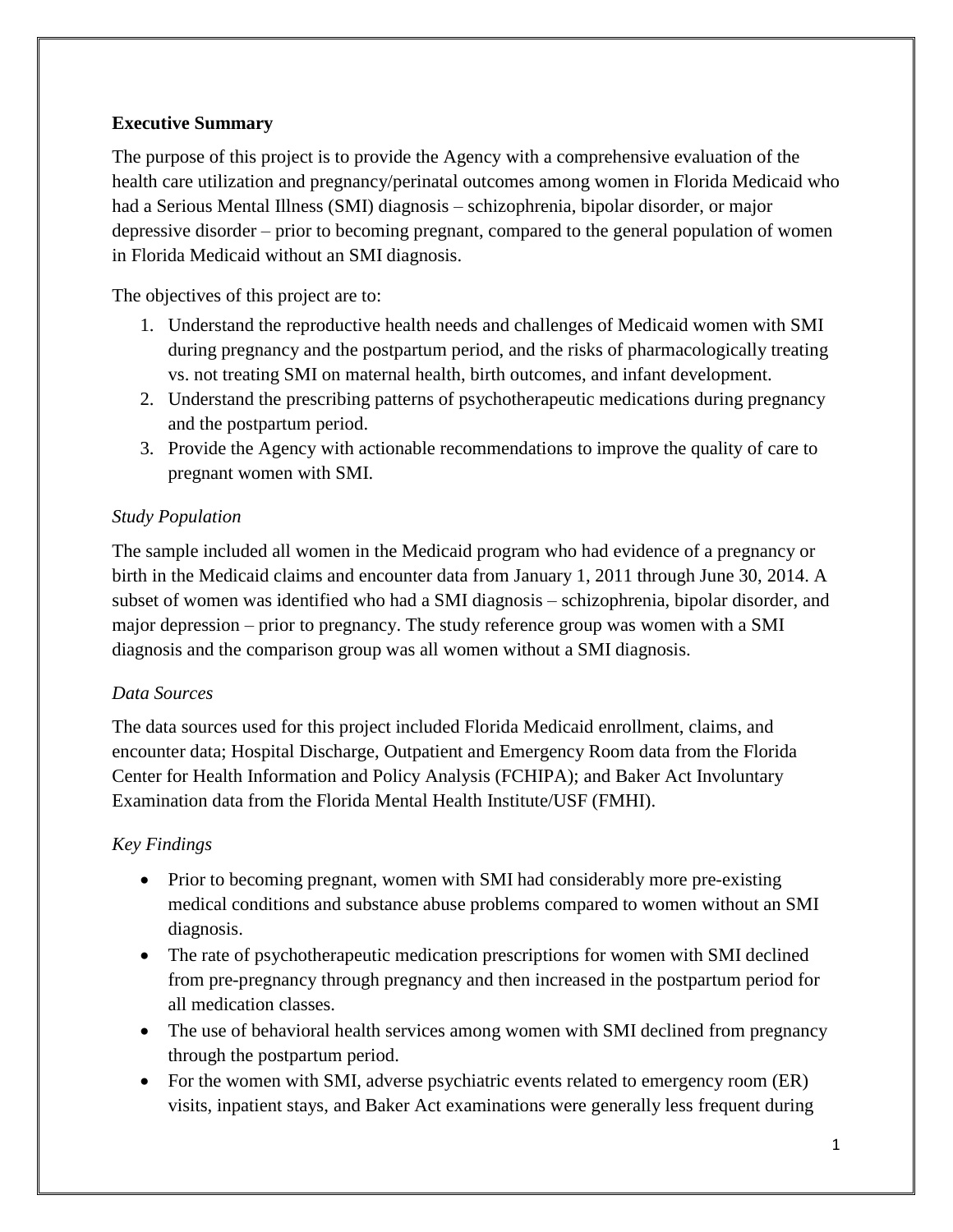pregnancy than before or after pregnancy.

- However, ER visits occurred for approximately 1 in 10 women with SMI during the first and second trimesters of pregnancy.
- Psychiatric inpatient stays increased during the third trimester compared to the first and second trimesters for women with SMI.
- Pregnancy-related complications were generally more prevalent among women with SMI than women without an SMI diagnosis.
- Among women with SMI, rates of pregnancy complications varied.
	- A schizophrenia diagnosis was associated with higher rates of hypertension and diabetes, and a bipolar diagnosis was associated with higher rates of infections and complications related to drug dependence and tobacco use.
- Women with SMI had higher rates of C-section delivery than women without SMI.
- Newborns of mothers with SMI were significantly more likely to have neonatal abstinence syndrome (NAS) and to be admitted to a neonatal intensive care unit (NICU) than newborns of mothers without SMI.
- In the first year of life, infants of mothers with SMI were more likely to use outpatient, ER, and inpatient services, than infants of mothers without SMI.
- Women with SMI were far more likely to be diagnosed with postpartum depression in the year after giving birth than women without SMI (22 vs. 4 percent).
- Sixty-nine percent of women with SMI had at least one Medicaid reimbursed contraceptive claim in the year after giving birth, compared to 60 percent of women without SMI.
	- Long-acting reversible contraceptives (LARCS) were used by 9 percent of women with SMI in the year after delivery compared to 10 percent for women without SMI. Women with schizophrenia had the lowest rate of Medicaid compensable contraceptive use.

## *Recommendations*

Women with SMI had higher rates of pre-existing medical conditions prior to pregnancy and thus were more likely to begin pregnancy in poorer health than their non-SMI counterparts. In addition, women with SMI also had higher rates of certain pregnancy complications, Cesarean delivery, and postpartum depression than women without SMI. Newborns of mothers with SMI were more likely to be admitted to the NICU, and in infancy had higher rates of ER visits and inpatient stays than newborns of women without SMI. All of these findings suggest a greater need for intensive treatment and services for women with SMI and their families. The data on behavioral health service use and psychotherapeutic medication also highlights this need. Women with SMI received less behavioral health outpatient services and psychotherapeutic medication during pregnancy; however, they had an increase in behavioral health inpatient stays toward the end of pregnancy. From the Medicaid data, it is not known whether psychotherapeutic medication discontinuation among women with SMI was self-initiated or recommended by a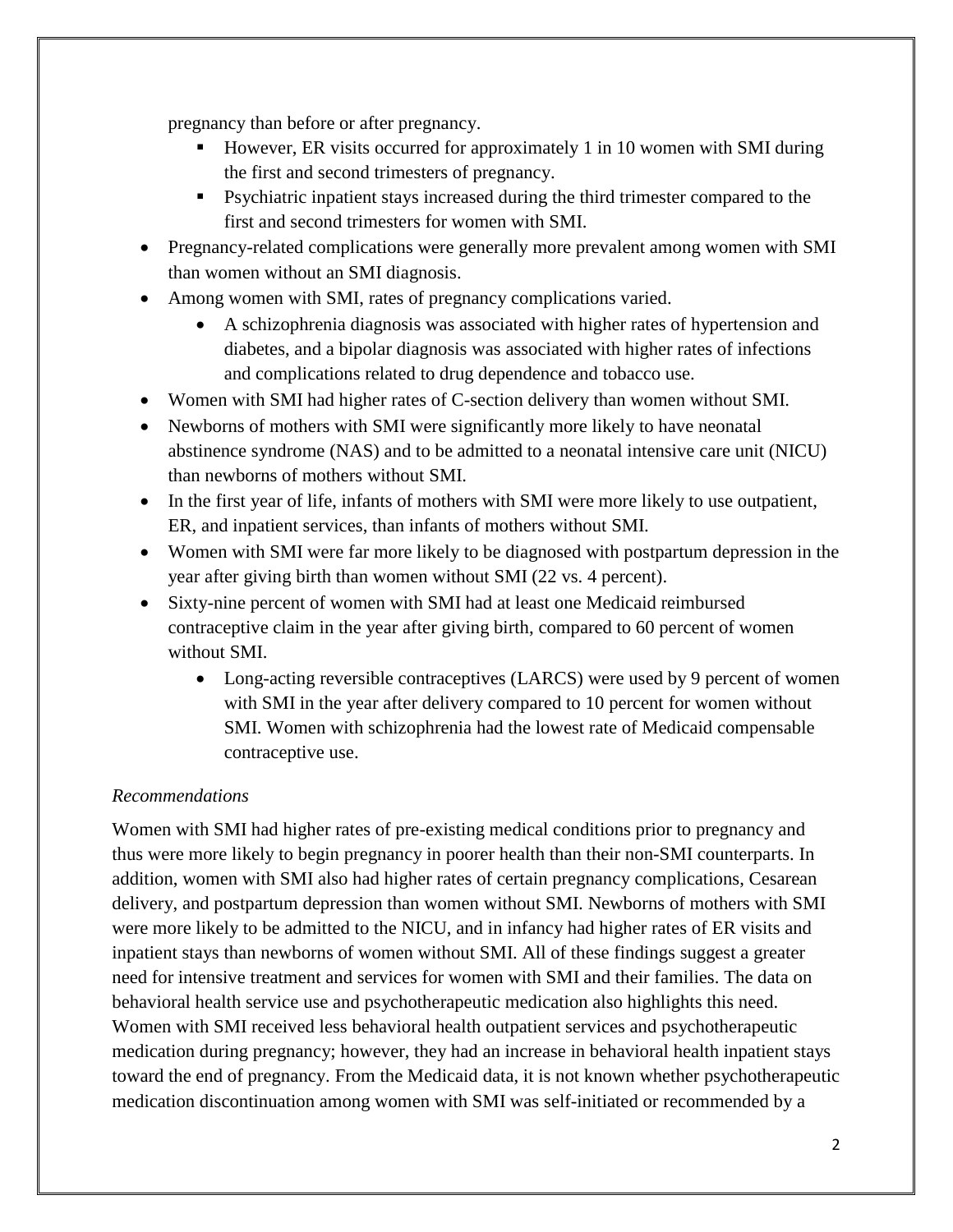medical professional.

Interestingly, women with SMI had higher rates of any contraceptive use in the year after giving birth, than women without SMI. However, what is not known from the analyses is the consistency of contraceptive use during this period (e.g., how many prescriptions were sequentially filled during this time period). The rate of LARCs use was lower for women with SMI, and in particular for women with schizophrenia of whom only 6 percent had received a LARC in the year after giving birth.

Given the project findings, the following recommendations are suggested to improve pregnancy, birth, and postpartum outcomes for women with SMI and their infants:

- Increase access to preconception health care and family planning for women with SMI, especially in behavioral health treatment settings. Planning a pregnancy is particularly important for women with SMI because they are in poorer health prior to becoming pregnant, have more problems with substance abuse, discontinue psychotherapeutic medications upon becoming pregnant, and reduce their use of behavioral health services in pregnancy and the postpartum – all which may increase the risk of adverse outcomes for mother and infant. Health care professionals can use a reproductive life plan tool as part of preconception health care to screen patients about their intention to become pregnant and their risk of becoming pregnant. Having established this plan could potentially increase women's consistent use of contraception, and in the event they want to become pregnant, would help them make informed and well-planned decisions about their behavioral health treatment in advance of a pregnancy.
- Educate providers about the option of prescribing LARCs to women with SMI who do not want to become pregnant to increase their rate of consistent use of contraceptives and ensure the recommended spacing of pregnancies (minimum of 18 to 24 months). These methods of contraception could potentially be more reliable to women with SMI, especially during episodes of illness, and would likely protect against having an unplanned and/or unwanted pregnancy (which is common in this population).
- Ensure that women with SMI stay connected to behavioral health services during pregnancy and the postpartum. The Florida Medicaid managed care organizations could review newly diagnosed pregnancies for a claims history of a recent mental health diagnosis (within past two years), and institute policies and procedures for ensuring that women receive integrated obstetrical and mental health care services. For example, the managed care organization could assign a care coordinator to pregnant women with a pre-existing mental health condition who would assist in making appointments with a mental health provider during pregnancy, and ensure that the obstetrician/gynecologist (OB/GYN) is aware of a woman's mental health history and is working with the mental health provider to provide optimal care.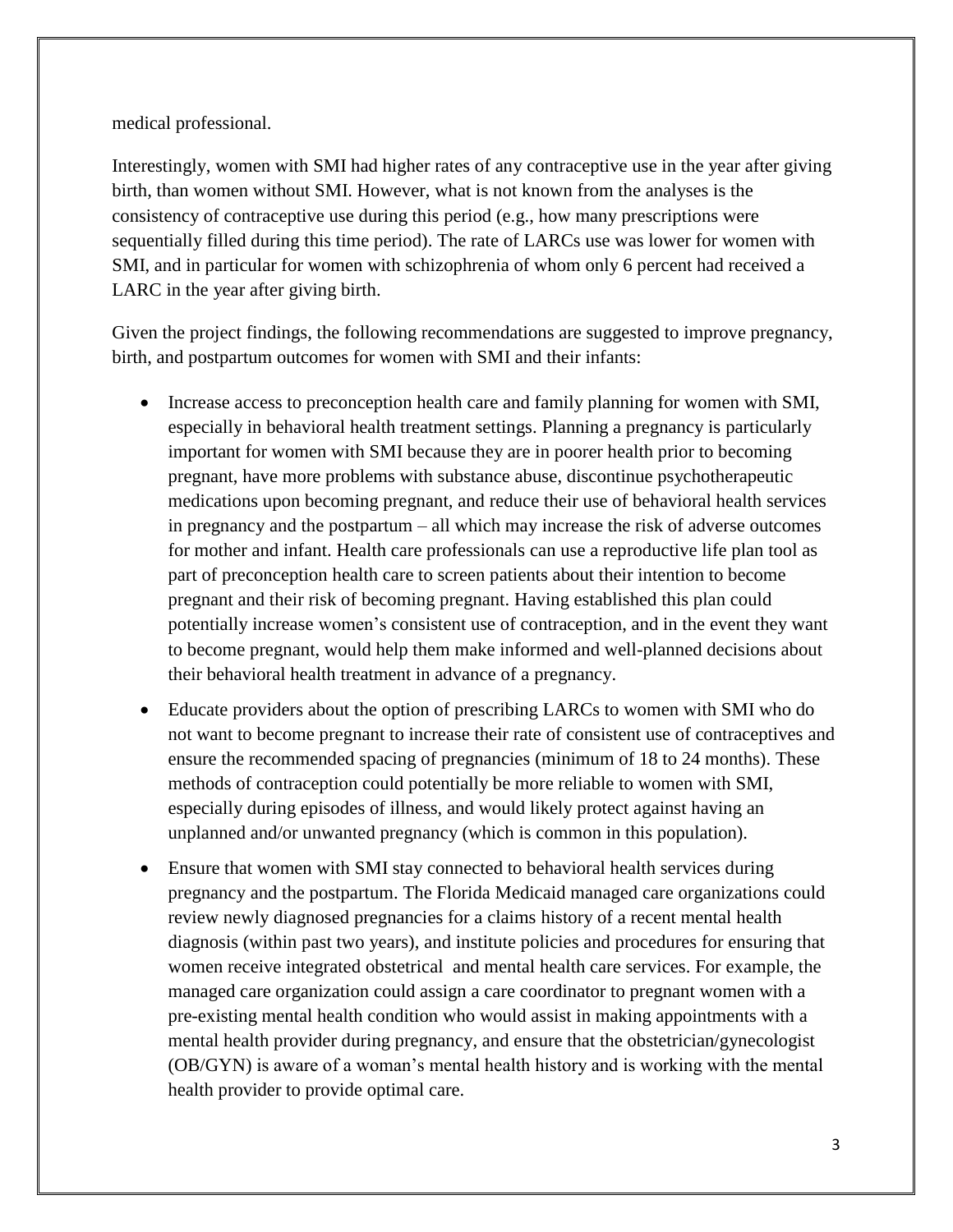- Provide group prenatal care to women with SMI, who would benefit from intensive prenatal care services and having the support of their peers. Group prenatal care (also known as centering), follows the recommended schedule of 10 prenatal care visits, but instead each visit is 90 minutes to 2 hours long, and includes a group of 8 to 10 women due at approximately the same time who meet together with the provider and support staff who educate the group on all aspects of pregnancy (e.g., nutrition, stress management) and facilitate a group discussion [\(www.centeringhealthcare.org\)](file://///forest.usf.edu/files/cbcs-priv/CBCS-MHLP%20Pharmacy/Project%209%20Women). Such groups could be organized for women who also share the commonality of having a mental health condition. Thus, education and group discussions could also include issues prevalent in this population such as smoking and other substance use during pregnancy, medication use, and staying connected to a mental health provider.
- Examine in greater detail the health outcomes of infants born to women with SMI. The Florida Medicaid Drug Therapy Management Program for Behavioral Health proposes examining the health of these infants and the association with mothers' health in the first five years of life. Since infants of mothers with SMI were more likely to have ER visits and inpatient services in the first year of life, we also propose examining the timing of and diagnoses related to infant ER visits and inpatient stays for these infants.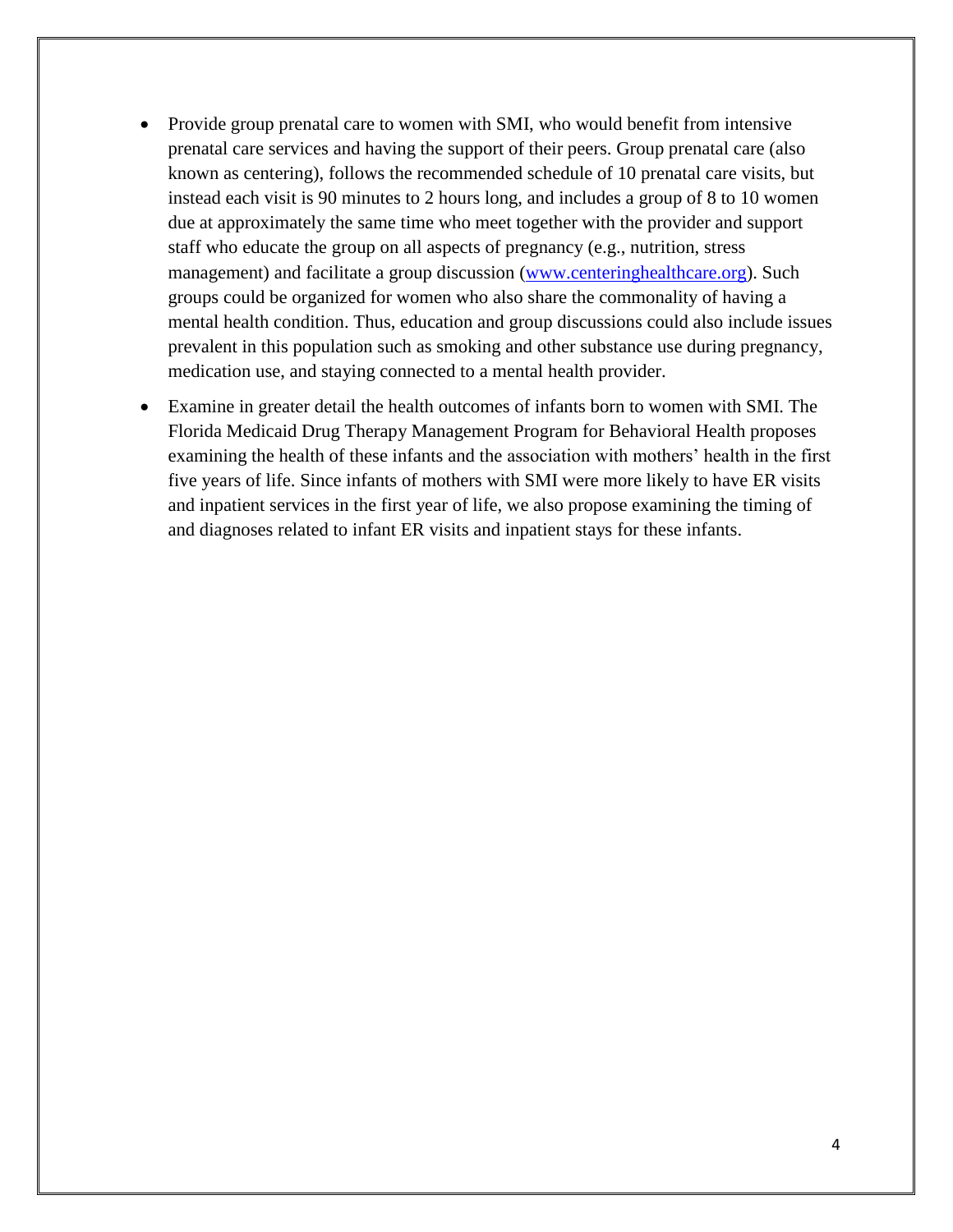## **Methods**

#### Study Sample

The study sample was identified in two ways. All women in the Medicaid recipient information data who were between  $15 - 50$  years of age were identified. Then, we first identified those who had a Medicaid claim or encounter with a diagnosis indicating a pregnancy or delivery between January 1, 2011 and June 30, 2014. Second, we identified women who had a record in the Medicaid recipient information data that linked them with a newborn.<sup>1</sup> The mothers with linked newborns were retained in the sample if the newborn's birthdate fell within the study period. The unit of study for this project will be pregnancies. If a woman had more than one pregnancy, she would be represented in the data more than once.

To identify the subset of mothers with SMI from this larger sample, we examined claims and encounters from the 2 year period prior to the estimated conception date. At least 1 inpatient or 2 outpatient claims/encounters with a diagnosis indicating SMI were required to be classified as having an SMI. If a woman met criteria for more than one SMI diagnosis during the preconception period, the decision rule was to prioritize the most serious, disabling condition: schizophrenia over bipolar disorder and bipolar disorder over major depression.

For each pregnancy in the sample, the data were organized into time periods based on the delivery date. Conception was assumed to be 280 days prior to then delivery date. The year prior to conception was the preconception period. Pregnancy was divided in first, second, and third trimesters, and the 1 year after the delivery date was the postpartum period. For cases for which we could not establish the date of delivery, we used the date of the first claim with a pregnancy diagnosis as the date of onset of pregnancy and the estimated delivery date was set as 280 days later.

Only women with greater than 90 percent of days of Medicaid enrollment during the study period were retained in the sample.

#### Data Analyses

 $\overline{\phantom{a}}$ 

The data analysis compared women with SMI to women without SMI on: pre-existing medical conditions, timely and adequate use of prenatal care, pregnancy-related complications, ER and inpatient use related to pregnancy, birth and infant outcomes, and postpartum care. Within the group of women who had a SMI diagnosis, we examined their patterns of use of psychotherapeutic medications and any adverse events such as a psychiatric-related ER visits, inpatient admissions, or Baker Act examinations that occurred over the time periods of the study.

<sup>&</sup>lt;sup>1</sup> A newborn data file is created from the Medicaid recipient information data by the staff of the Policy and Services Research Data Center (PSRDC) in the Department of Mental Health Law and Policy at the University of South Florida. The PSRDC newborn file allowed us to link mothers and infants because the file links the mother's recipient id to the newborn's recipient id.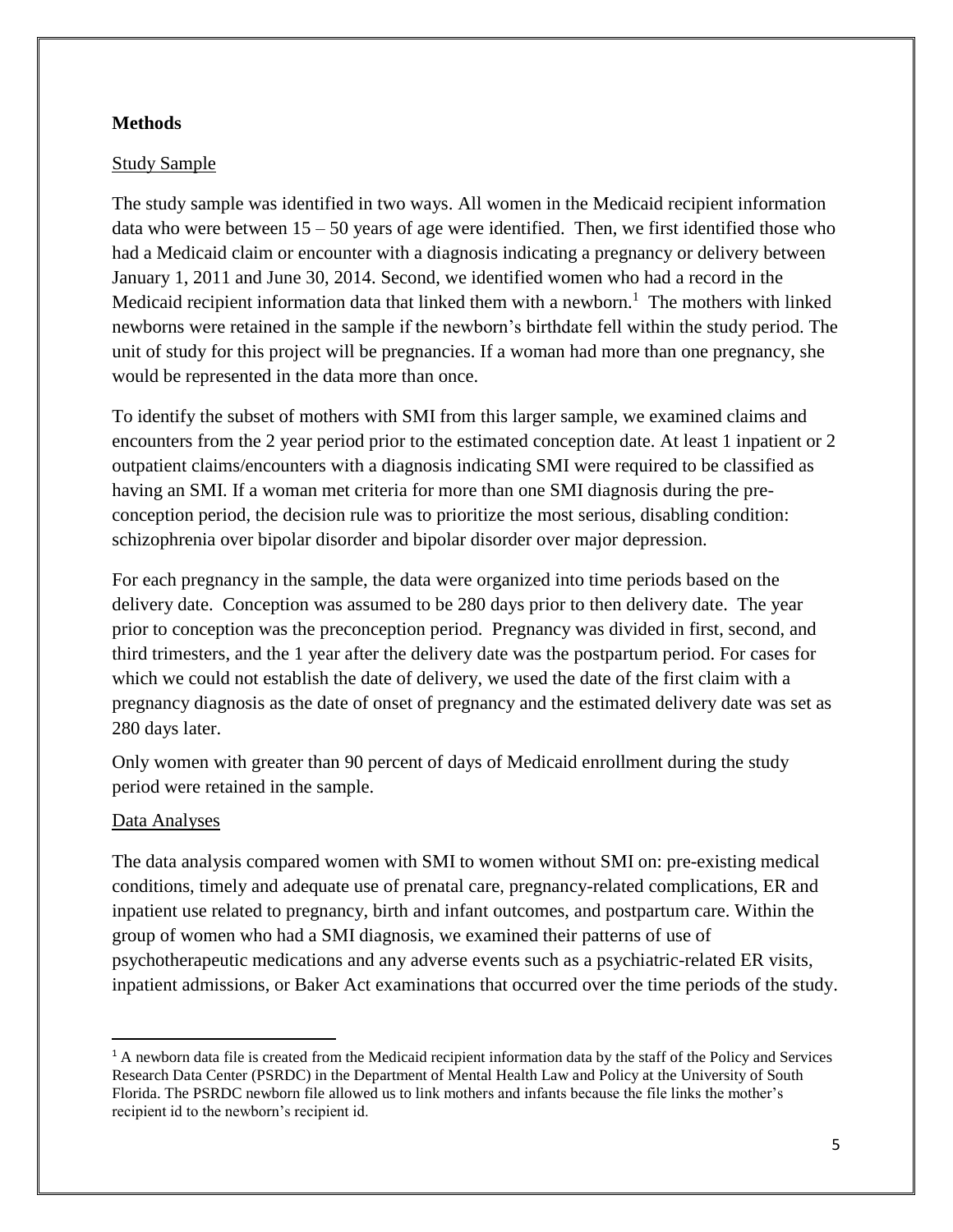SAS statistical software version 9 was used in all analyses. Variables were described using means with standard deviations (for continuous variables such as age) or number with percent (for categorical/dichotomous variables such as race/ethnicity, type of delivery, or obesity). To further describe the study population, t-tests were performed to compare means for continuous variables (for example, age for women with SMI vs. without SMI) and chi-square statistics were used for categorical/dichotomous variables (for example, combined race/ethnicity or obesity for women with vs. without SMI). Lastly, we conducted multivariate analyses (e.g., logistic regression) to examine the effect of multiple variables simultaneously on various pregnancy and birth outcomes. Logistic regression allowed us to examine the association between a particular outcome and SMI status while controlling for a number of possible covariates (confounds).

### Data Sources

The data sources used for this project included:

- Medicaid institutional, medical, and pharmacy claims and encounter data
- Medicaid recipient information and enrollment data
- Medicaid newborn recipient information data
- Hospital Discharge, Outpatient and Emergency Room data from the Florida Center for Health Information and Policy Analysis (FCHIPA).
- Baker Act Involuntary Examination data from the Florida Mental Health Institute/USF (FMHI).

The FCHIPA and Baker Act data were linked to the Medicaid data for each participant in the study using their Social Security Numbers (SSNs).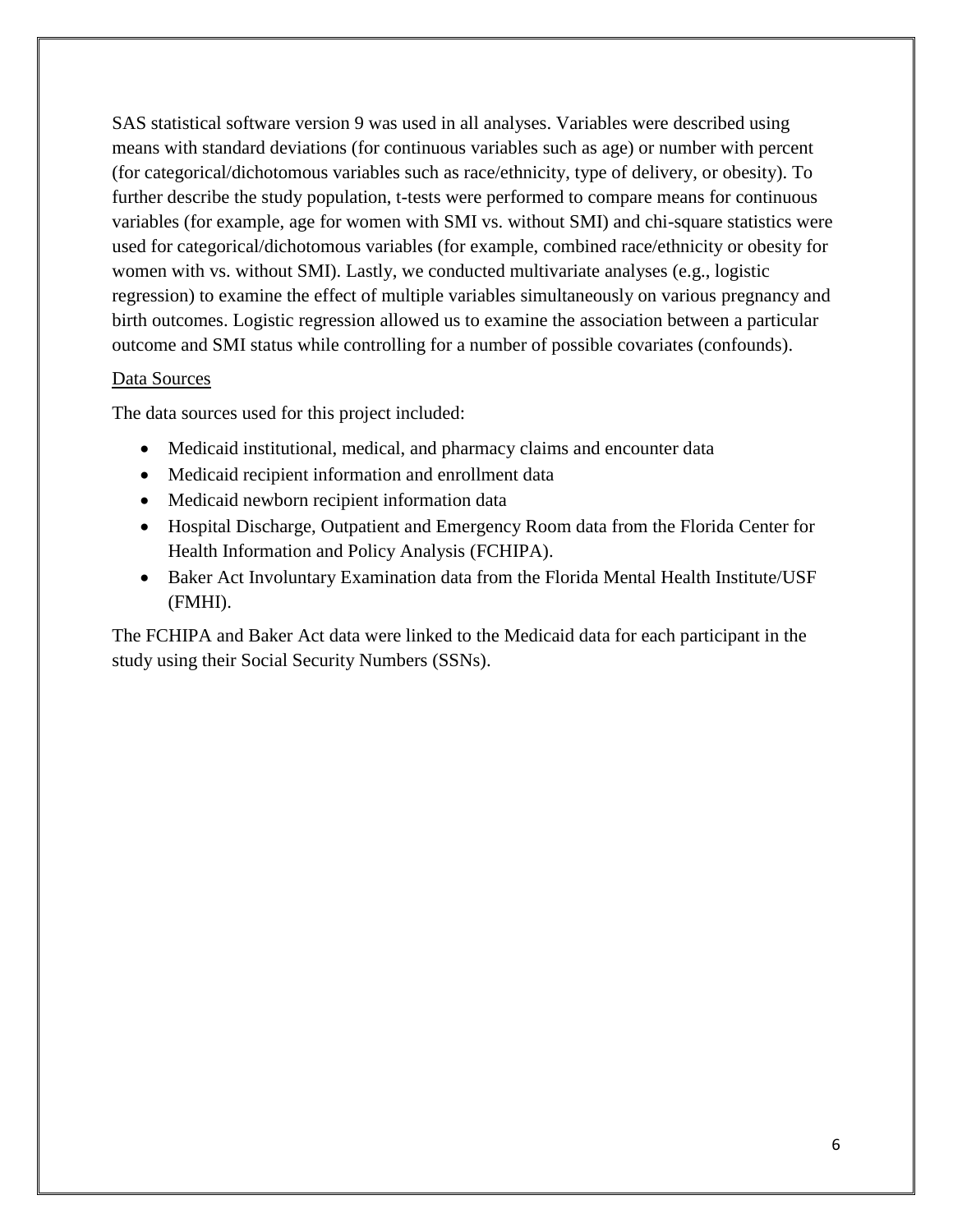## **Results**

### Sample Characteristics

**Table 1** provides information stratified by SMI status on the method of identification of the sample of pregnancies of women who met the eligibility criteria for inclusion in the study. That is, women who had a pregnancy between January 1, 2011 and June 30, 2014 and who had greater than 90 percent Medicaid enrollment for the sampling frame (pre-pregnancy [1 year], pregnancy, and postpartum period [1 year]). The total sample is comprised of 126,221 pregnancies. Within this sample, there are 8,046 pregnancies for Medicaid women who met the criteria for a SMI diagnosis, and a comparison group of 118,175 Medicaid pregnancies to women without a SMI diagnosis.

Women with SMI were twice as likely as women who do not have an SMI to have been identified only by having a claim with a pregnancy diagnosis, but no other indication of a delivery. Women who do not have SMI were more likely to be identified in the newborn data file. This suggests that the women who do not have SMI are more likely to have obtained Medicaid benefits for their newborn child.

| <b>Pregnancy/Delivery in the Medicaid</b><br><b>Claims Data</b> | <b>Total Sample</b><br>$(N=126,221)$ | <b>SMI Group</b><br>$(N=8,046;$<br>$6.4\%$ | <b>No SMI Group</b><br>$(N=118,175;$<br>$93.6\%$ |
|-----------------------------------------------------------------|--------------------------------------|--------------------------------------------|--------------------------------------------------|
| <b>Pregnancy diagnosis only</b>                                 | 14,013 (11.1%)                       | $1,630(20.3\%)$                            | 12,383 (10.5%)                                   |
| <b>Pregnancy diagnosis only and</b><br>newborn record           | $10,058(7.8\%)$                      | 642 (8.0%)                                 | $9,416(8.0\%)$                                   |
| <b>Pregnancy and delivery diagnosis</b>                         | 12,943 (10.3%)                       | $1,107(13.8\%)$                            | 11,836 (10.0%)                                   |
| <b>Pregnancy and delivery diagnosis</b><br>and newborn record   | 83,090 (65.8%)                       | 4,314 (53.6%)                              | 78,776 (66.7%)                                   |
| Newborn record, but neither<br>pregnancy nor delivery diagnosis | $6,117(4.9\%)$                       | 353 (4.4%)                                 | $6,117(4.9\%)$                                   |

**Table 1. The Study Sample Organized by Pregnancy and Delivery Diagnosis**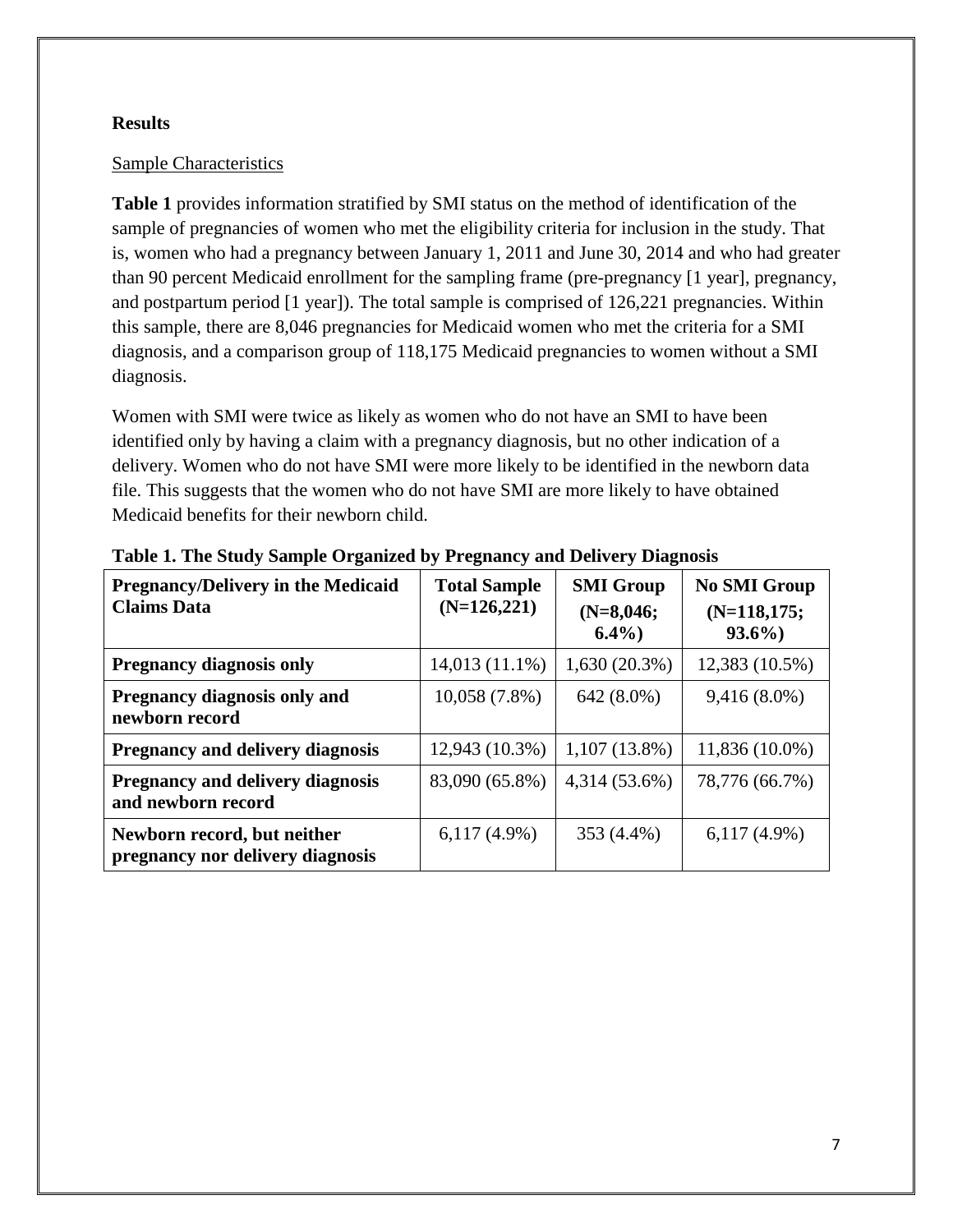**Table 2** provides the demographic and pre-existing health characteristics of the sample. Women with SMI were more likely to be older and White than the women without SMI. Twenty-nine percent of the SMI group had a substance abuse diagnosis in the two years before their pregnancy, compared to 5 percent of the non-SMI group. So women with SMI were almost six times more likely to have a substance use disorder. The most common SMI diagnosis was bipolar disorder (45 percent), followed by major depression at 37 percent and schizophrenia at 19 percent.

| Demographic/Health              | <b>Total Sample</b> | <b>SMI Group</b> | <b>No SMI Group</b> |
|---------------------------------|---------------------|------------------|---------------------|
| <b>Characteristics</b>          | $(N=126,221)$       | $(N=8,046)$      | $(N=118,175)$       |
| Mean Age (SD)                   | 24.55(6.1)          | 25.84(7.2)       | 24.47 (5.9)         |
| Median Age                      | 24                  | 25               | 24                  |
| Age Range                       | (15, 50)            | (15, 50)         | (15, 50)            |
| Age Groups                      |                     |                  |                     |
| 15-18 years old                 | 21,078 (16.7%)      | 1,371 (17.0%)    | 19,707 (16.7%)      |
| 19-29 years old                 | 79,597 (63.1%)      | 4,440 (55.2%)    | 75,157 (63.6%)      |
| 30-39 years old                 | 23,320 (18.4%)      | 1,867 (23.2%)    | 21,363 (18.1%)      |
| 40-50 years old                 | 2,316 (1.8%)        | 368 (4.6%)       | $1,948(1.6\%)$      |
| Race-ethnicity                  |                     |                  |                     |
| <b>African American</b>         | 55,102 (43.6%)      | 2,379 (29.6%)    | 52,723 (44.6%)      |
| Hispanic, Latino                | 24,680 (19.5%)      | 1,365 (16.9%)    | 23,316 (19.7%)      |
| White, Non-Hispanic             | 40,788 (32.3%)      | 3,477 (43.2%)    | 37,311 (31.6%)      |
| <b>Asian American</b>           | $1,069(0.8\%)$      | $30(0.4\%)$      | $1,039(0.8\%)$      |
| Native American                 | 233 (0.2%)          | $21(0.4\%)$      | $202(0.2\%)$        |
| Other                           | $1,904(1.5\%)$      | $90(1.1\%)$      | $1,814(1.5\%)$      |
| Unknown                         | 2,444 (1.9%)        | 674 (8.4%)       | $1,770(1.5\%)$      |
| Pre-Existing Serious            |                     |                  |                     |
| <b>Mental Illness (Mutually</b> |                     |                  |                     |
| exclusive categories)           |                     |                  |                     |
| Schizophrenia                   |                     | 1,507 (18.7%)    |                     |
| <b>Bipolar Disorder</b>         |                     | 3,591 (44.6%)    |                     |
| <b>Major Depression</b>         |                     | 2,948 (36.6%)    |                     |
| <b>Pre-Existing Substance</b>   | 8,082 (6.4%)        | 2,295 (28.5%)    | 5,787 (4.9%)        |
| Use Disorder                    |                     |                  |                     |

**Table 2. The Demographic and Health Characteristics of Women** 

Note. Only women with greater than 90 percent of days of Medicaid enrollment during the study period (including the pre-pregnancy period) were included in the sample.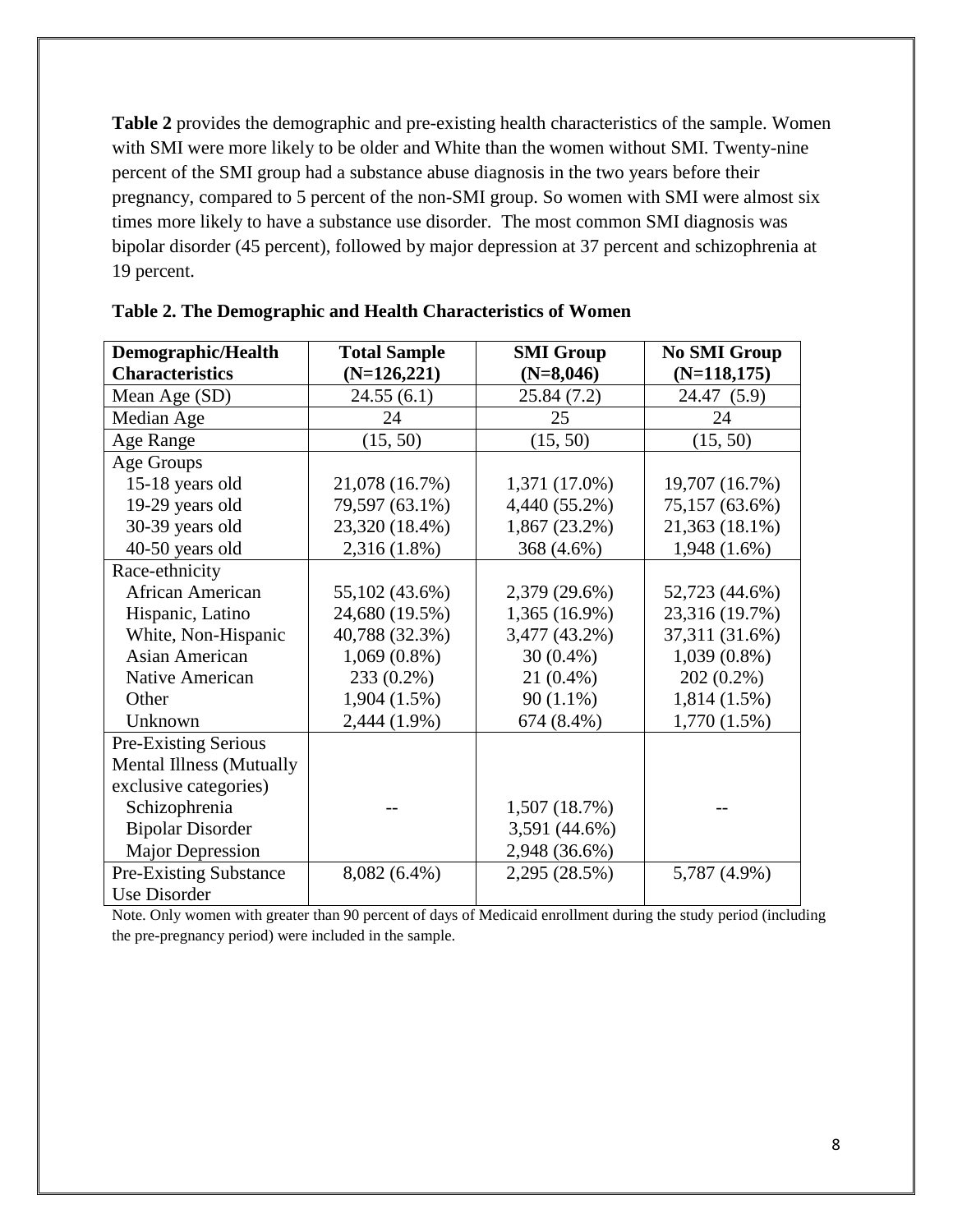**Table 3** provides the demographic characteristics separately for the women with schizophrenia, bipolar disorder, major depression, and co-morbid substance use. Among the younger three groups of women (between the ages of 15 and 29 years) bipolar disorder (75 percent) was the most frequent diagnosis, followed by major depression (73 percent). Schizophrenia was least frequent in the younger groups (64 percent), but was more frequent than bipolar disorder (8 percent compared to 3 percent) in the oldest group of women (40-50 years of age). Women with schizophrenia were more likely to be Black, Non-Hispanic (43 percent) and less likely to be White, Non-Hispanic (26 percent) than the other diagnostic groups (bipolar and major depression), which were each about 22 percent Black and 55 percent White.

| Demographic/Health     | Schizophrenia | <b>Bipolar</b>  | <b>Major</b>      | Co-morbid        |
|------------------------|---------------|-----------------|-------------------|------------------|
| <b>Characteristics</b> | $(N = 1,507)$ | <b>Disorder</b> | <b>Depression</b> | <b>Substance</b> |
|                        |               | $(N = 3,591)$   | $(N = 2,948)$     | <b>Use</b>       |
|                        |               |                 |                   | $(N = 2,295)$    |
| Mean Age (SD)          | 27.8 (7.6)    | 25.1(6.8)       | 25.8(7.1)         | 26.2(6.9)        |
| Median Age             | 27.0          | 24.0            | 25.0              | 26.0             |
| Age Range              | (15, 50)      | (15, 50)        | (15, 50)          | (15, 50)         |
| Age Groups             |               |                 |                   |                  |
| 15-18 years old        | 154 (10.2%)   | 697 (19.4%)     | 520 (17.6%)       | 377 (16.4%)      |
| 19-29 years old        | 807 (53.6%)   | 2006 (55.8%)    | $1,627(55.2\%)$   | $1,221(53.2\%)$  |
| 30-39 years old        | 426 (28.3%)   | 780 (21.7%)     | 661 (22.4%)       | 598 (26.1 %)     |
| 40-50 years old        | 120 (7.9%)    | $108(3.0\%)$    | 140 (4.7%)        | 99 (4.3%)        |
| Race-ethnicity         |               |                 |                   |                  |
| Black, Non-Hispanic    | 652 (43.3%)   | 762 (21.2%)     | 965 (22.4%)       | 502 (21.9%)      |
| Hispanic, Latino       | 217 (14.4%)   | 487 (13.6%)     | 661 (13.6%)       | 301 (12.1%)      |
| White, Non-Hispanic    | 393 (26.1%)   | 1,953 (54.4%)   | 1,953 (54.4%)     | $1,263(55.0\%)$  |
| Asian American         | $8(0.5\%)$    | $12(0.3\%)$     | $10(0.3\%)$       | $8(0.4\%)$       |
| Native American        | $5(0.3\%)$    | $15(0.4\%)$     | $11(0.4\%)$       | $4(0.2\%)$       |
| Other                  | $10(0.7\%)$   | 41 $(1.1\%)$    | 39 (1.3%)         | $0(0.0\%)$       |
| Unknown                | 222 (14.7%)   | 321 (8.9%)      | 131 (4.4%)        | 192 (8.4%)       |

**Table 3. The Demographic and Health Characteristics of Women with SMI by Diagnosis and Comorbid Substance Use**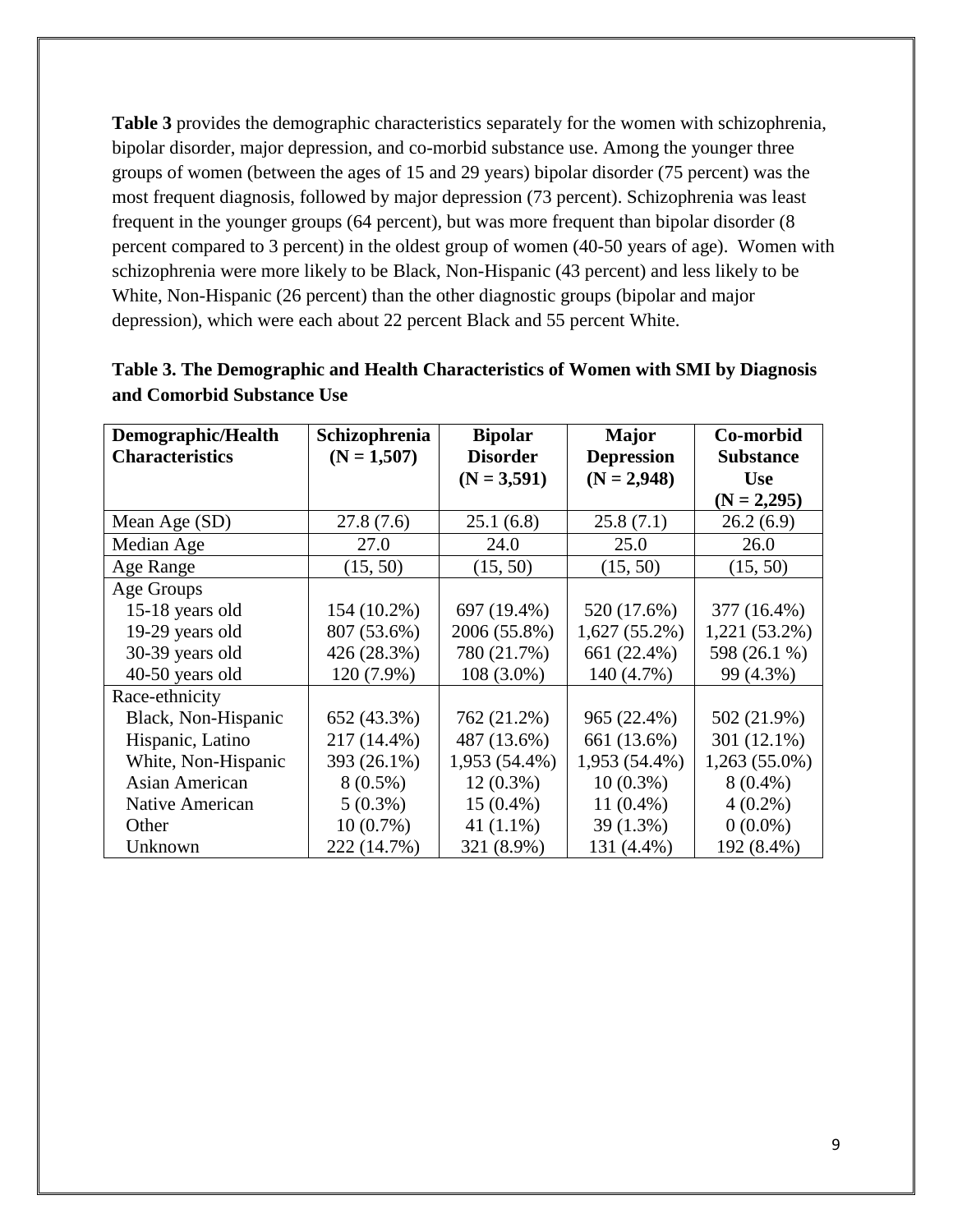**Table 4** provides data on the pre-existing medical conditions (e.g., specific co-occurring substance use disorders, diabetes, hypertension, diabetes, and asthma) identified from the Medicaid claims and encounters during the two years preceding the estimated conception date. Prior to pregnancy, women with SMI had significantly higher rates of obesity, diabetes, hypertension, and asthma than women without SMI (about 2.5 times higher for each condition). Having a substance use diagnosis was also significantly more common among women with SMI in the 2 years prior to pregnancy than among women without SMI. Women with SMI were about 2.5 times more likely to have a Tobacco Use disorder; however, they were more than 5 times more likely to have a substance use disorder associated with cannabis, cocaine, opioids, or alcohol.

|                 | <b>SMI</b><br>$(n = 8,046)$ | No SMI<br>$(n = 118, 175)$ |
|-----------------|-----------------------------|----------------------------|
| Obesity         | 15.0%                       | 6.4%                       |
| <b>Diabetes</b> | 8.8%                        | 3.2%                       |
| Hypertension    | 14.8%                       | 5.2%                       |
| Asthma          | 21.2%                       | 8.5%                       |
| Substance Use   | 28.5%                       | 4.9%                       |
| Tobacco Use     | 33.9%                       | 12.3%                      |
| Cannabis Use    | 11.2%                       | 1.9%                       |
| Cocaine Use     | 5.9%                        | 0.6%                       |
| Opioid Use      | 14.2%                       | 2.0%                       |
| Alcohol Use     | 8.1%                        | 0.9%                       |

**Table 4. Pre-existing Medical Conditions and Substance Use**

Note. Women with SMI had statistically significant (at  $p < .001$ ) higher rates of pre-existing medical conditions and substance use than women without SMI. \*A substance use diagnosis includes having 1 or more diagnoses of a substance use problem related to a specific substance such as alcohol, tobacco, cannabis, etc.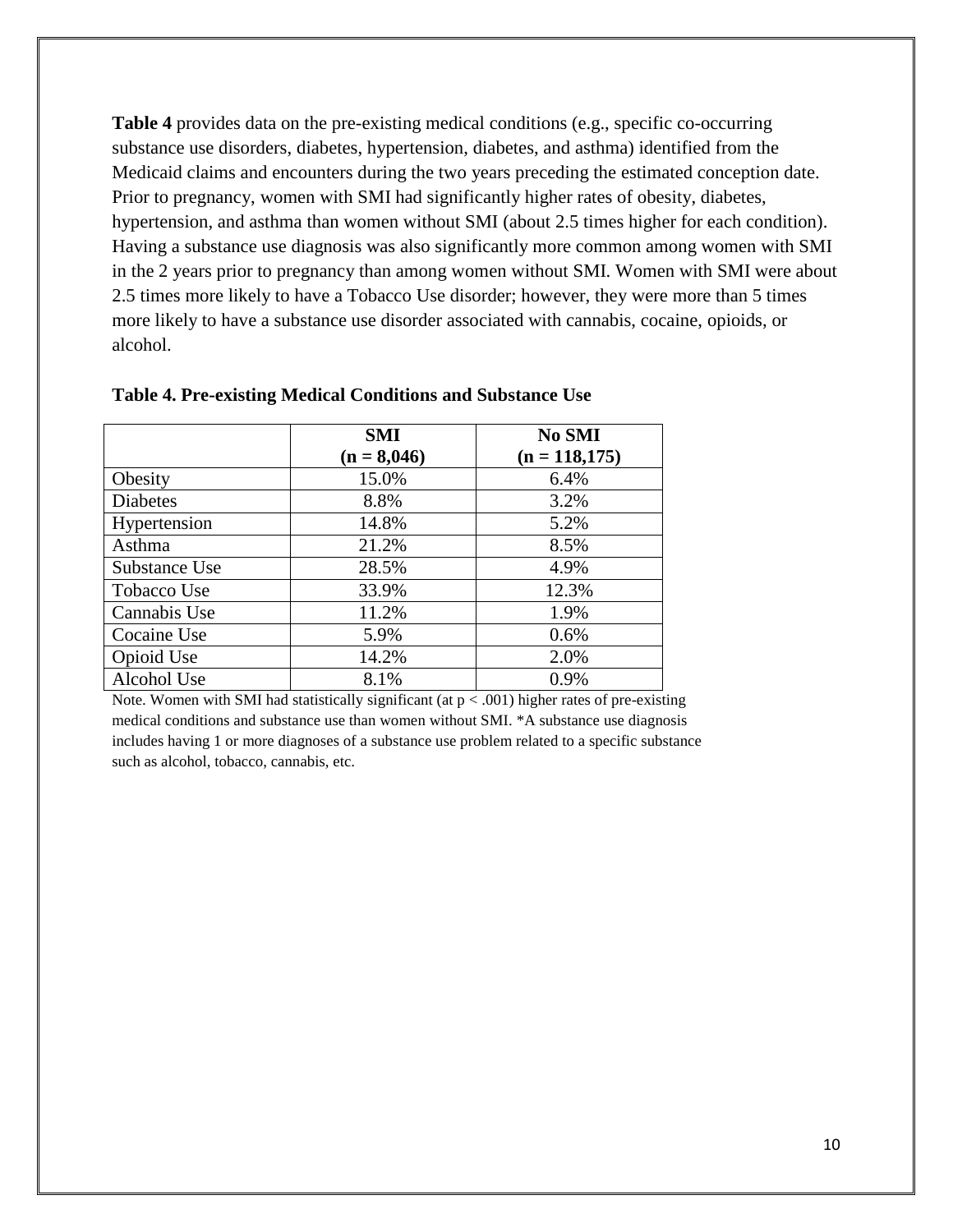## Service Utilization

 $\overline{\phantom{a}}$ 

The use of psychotherapeutic medications across time periods related to pregnancy was examined (See **Table 5**)<sup>2</sup> Across all medication classes, psychotherapeutic medication use declined from pre-pregnancy to the 1<sup>st</sup> trimester, and then continued to gradually decline until the delivery date. After delivery, medication use increased for all classes.

|                  | Women with SMI $(N = 8,046)$     |                           |                 |                 |            |
|------------------|----------------------------------|---------------------------|-----------------|-----------------|------------|
|                  | Pre-                             | 1 <sup>st</sup> Trimester | $2nd$ Trimester | $3rd$ Trimester | Postpartum |
|                  | pregnancy                        |                           |                 |                 |            |
| Antidepressants  | 23.7%                            | 20.0%                     | 14.9%           | 11.4%           | 19.4%      |
| Antipsychotics   | 15.0%                            | 12.7%                     | 9.3%            | 7.1%            | 11.7%      |
| Anticonvulsants  | 11.5%                            | 10.2%                     | 7.6%            | 6.0%            | 10.35%     |
| <b>Hypnotics</b> | 2.4%                             | 2.0%                      | 2.0%            | 1.0%            | 2.0%       |
| Polypharmacy*    | 16.8%                            | 14.2%                     | 10.5%           | 8.1%            | 13.6%      |
|                  | <b>Specific High Risk Agents</b> |                           |                 |                 |            |
| Benzodiazepines  | 11.9%                            | 10.8%                     | 8.5%            | 6.5%            | 10.7%      |
| Carbamazapine    | 0.7%                             | 0.7%                      | 0.4%            | 0.2%            | 0.4%       |
| Lithium          | 1.3%                             | 1.1%                      | 0.6%            | 0.5%            | 0.9%       |
| Paroxetine       | 1.3%                             | 1.0%                      | 0.7%            | 0.5%            | 1.0%       |
| Valproic Acid    | 2.8%                             | 2.3%                      | 1.3%            | 0.9%            | 1.9%       |

|  | Table 5. Psychotherapeutic Medication Prescriptions among Women with SMI |  |  |  |
|--|--------------------------------------------------------------------------|--|--|--|
|  |                                                                          |  |  |  |
|  |                                                                          |  |  |  |
|  |                                                                          |  |  |  |

\*Polypharmacy is defined as 2 or more psychotherapeutic agents used concurrently. High-risk agents are included in the total rates for medication categories.

The rate of behavioral health (BH) outpatient utilization across time periods for women with SMI is provided in **Table 6**. Most of the women had a BH outpatient visit during the 1 year before the estimated conception date (83 percent overall; 49 percent on average per quarter). This rate declined significantly in the  $1<sup>st</sup>$  trimester of pregnancy (to 42 percent) and continued to decline across pregnancy. During each trimester, less than half of the women with SMI received any BH outpatient services. During the year after childbirth, women continued to receive BH outpatient services at a lower rate than during pregnancy (33 percent).

## **Table 6. Behavioral Health Outpatient Visits for Women with SMI**

|                                       | Women with SMI $(N = 8,046)$ |       |                                                     |       |                   |
|---------------------------------------|------------------------------|-------|-----------------------------------------------------|-------|-------------------|
|                                       | Pre-                         |       | $1st$ Trimester   $2nd$ Trimester   $3rd$ Trimester |       | <b>Postpartum</b> |
|                                       | pregnancy                    |       |                                                     |       |                   |
| <b>BH</b> Outpatient<br><b>Visits</b> | 49.1%                        | 42.4% | 40.3%                                               | 34.2% | 32.6%             |

<sup>&</sup>lt;sup>2</sup> Note: for Tables 5-7 the penetration rates presented for the Pre-Pregnancy and Postpartum periods are the average of the rates for each quarter within those years. This way when comparing rates over time all the rates are for similar length of time.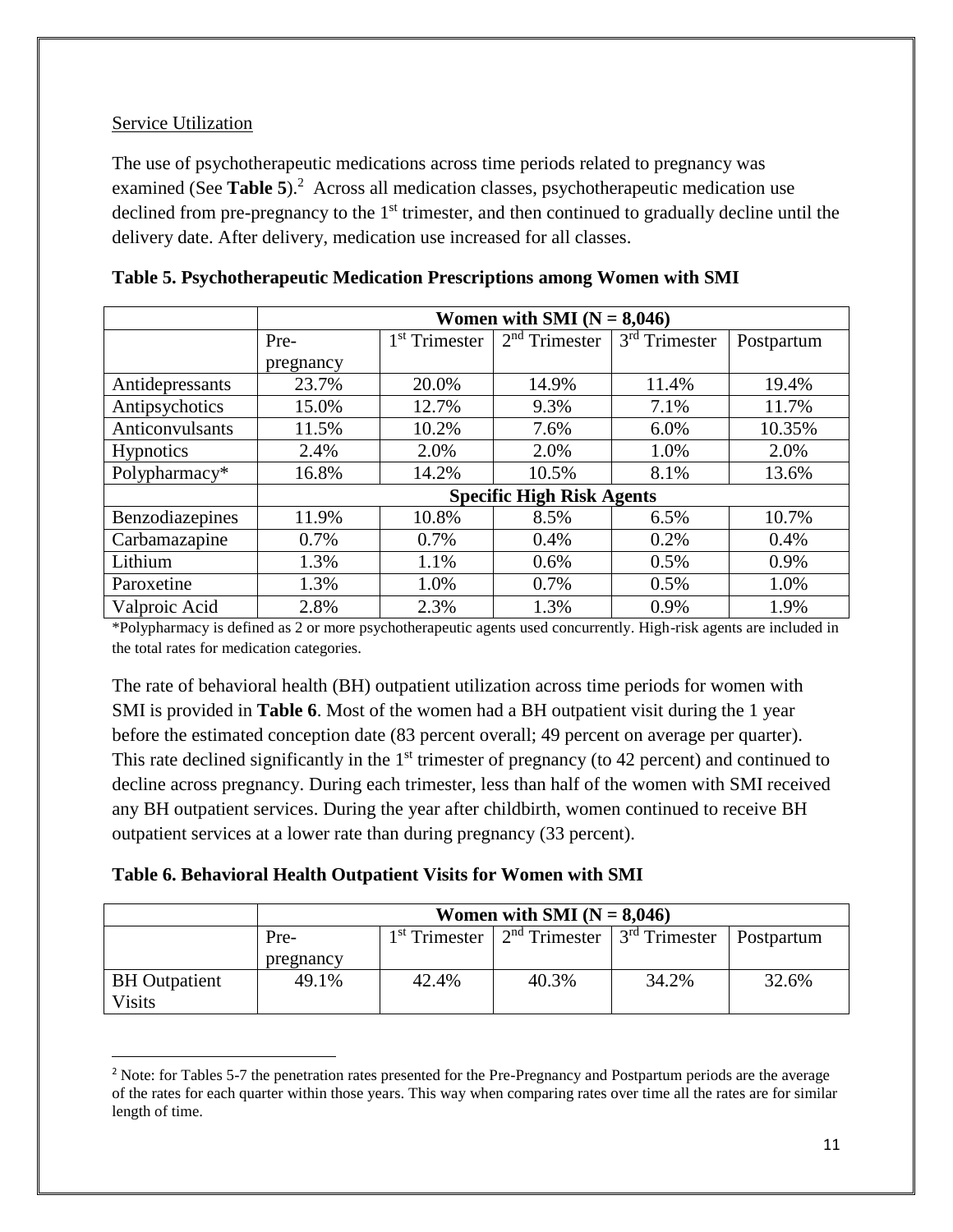**Table 7** provides the rates of women with SMI that visited the emergency room or had an inpatient visit related to a psychiatric event, or that had a Baker Act examination. Behavioral health ER visits and Baker Act examinations occurred at a slightly lower rate overall during pregnancy than prior to pregnancy, and the rate decreased across the pregnancy. The rate remained relatively lower in the postpartum period. However, behavioral health inpatient visits increased from the first two trimesters (about 4 percent) to the third trimester (about 14 percent).

|                        | Women with SMI $(N = 8,046)$ |                           |                 |                 |            |
|------------------------|------------------------------|---------------------------|-----------------|-----------------|------------|
|                        | Pre-                         | 1 <sup>st</sup> Trimester | $2nd$ Trimester | $3rd$ Trimester | Postpartum |
|                        | pregnancy                    |                           |                 |                 |            |
| <b>BH-Related</b>      | 10.1%                        | 11.4%                     | 9.1%            | 6.4%            | 6.1%       |
| <b>Emergency Room</b>  |                              |                           |                 |                 |            |
| <b>BH-Related</b>      | 5.6%                         | 3.7%                      | 4.0%            | 13.6%           | 2.3%       |
| <b>Inpatient Event</b> |                              |                           |                 |                 |            |
| <b>Baker Act</b>       | 4.9%                         | 3.5%                      | 2.8%            | 1.7%            | 2.0%       |
| Examination            |                              |                           |                 |                 |            |

| Table 7. Adverse Psychiatric Events for Women with SMI |  |  |  |  |
|--------------------------------------------------------|--|--|--|--|
|--------------------------------------------------------|--|--|--|--|

In **Table 8,** the rates of ER visits and inpatient stays associated with medical problems (nonbehavioral health) are presented by SMI status and pregnancy trimesters. Women with SMI consistently had higher rates of ER visits and inpatient stays related to medical problems than women without SMI. Rates of ER visits associated with medical problems were highest for women with SMI in the first trimester, whereas rates for women without SMI were similar across trimesters (19 and 20 percent). Conversely, rates of inpatient stays for medical problems (not associated with delivery) increased across pregnancy for both groups and were highest in the 3rd trimester.

| Table 8. Non-Behavioral Health Medical Problems Emergency Room Visits and Inpatient |  |
|-------------------------------------------------------------------------------------|--|
| <b>Stays by SMI Status and Pregnancy Trimesters</b>                                 |  |

|                           | <b>ER Visits</b> | <b>Inpatient Stays</b> |
|---------------------------|------------------|------------------------|
| 1 <sup>st</sup> Trimester |                  |                        |
| $SMI^*$                   | 27.2%            | 3.7%                   |
| No SMI**                  | 19.2%            | 1.6%                   |
| $2nd$ Trimester           |                  |                        |
| <b>SMI</b>                | 24.4%            | 7.2%                   |
| No SMI                    | 19.9%            | 4.6%                   |
| $3rd$ Trimester           |                  |                        |
| <b>SMI</b>                | 19.9%            | 15.6%                  |
| No SMI                    | 18.5%            | 13.7%                  |

Note. Chi-Square tests revealed statistically significant differences at  $p < .001$  between SMI and no SMI women on rates of pregnancy-related ER visits and inpatient stays.

\* The N for SMI = 8,046. \*\* The N for No SMI = 118,175.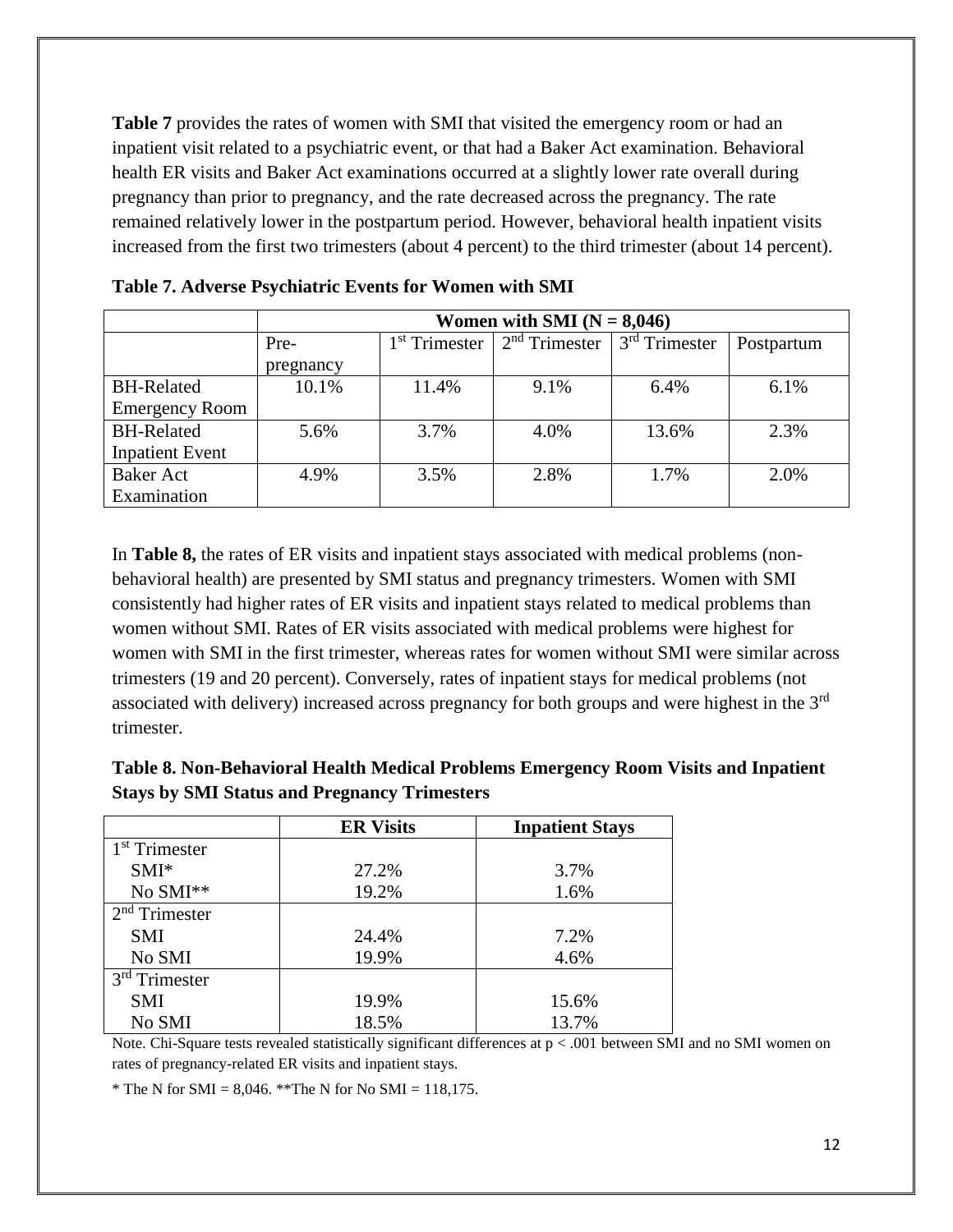## **Pregnancy Complications**

**Table 9** provides the rates of various pregnancy complications by whether or not a woman had an SMI diagnosis. Overall, women with SMI had significantly higher rates of pregnancy-related complications (with the exceptions of anemia, preeclampsia, and sepsis). Women with SMI had higher rates of tobacco and drug use during pregnancy which is not surprising since they also had higher rates of pre-pregnancy substance use disorder.

|                                          | <b>SMI</b>    | No SMI           |
|------------------------------------------|---------------|------------------|
|                                          | $(n = 8,046)$ | $(N = 118, 175)$ |
| <b>Ectopic Pregnancy</b>                 | 5.1%          | 3.1%             |
| Miscarriage                              | 12.6%         | 10.0%            |
| Hyperemesis Gravidarum                   | 26.3%         | 19.9%            |
| (excessive vomiting)                     |               |                  |
| Placenta Problems (placenta previa,      | 14.6%         | 12.2%            |
| placental abruption, or hemorrhage       |               |                  |
| unspecified)                             |               |                  |
| Progesterone Use for                     | 4.7%          | 3.9%             |
| Early/Threatened Labor                   |               |                  |
| Preeclampsia                             | 5.7%          | 6.4%             |
| Eclampsia                                | 0.6%          | 0.4%             |
| Hypertension                             | 17.9%         | 16.6%            |
| <b>Gestational Diabetes</b>              | 5.4%          | 3.9%             |
| Obesity                                  | 12.1%         | 10.1%            |
| <b>Thyroid Dysfunction</b>               | 3.5%          | 2.1%             |
| Anemia                                   | 22.8%         | 23.6%            |
| <b>Infections of Genitourinary Tract</b> | 38.8%         | 31.6%            |
| Drug Dependence                          | 10.4%         | 4.3%             |
| <b>Tobacco Use Disorder</b>              | 26.4%         | 12.6%            |
| Other Infections                         | 17.1%         | 12.8%            |
| Sepsis                                   | 0.2%          | 0.1%             |

|  |  | Table 9. The Prevalence of Pregnancy Complications by SMI Status |  |  |  |
|--|--|------------------------------------------------------------------|--|--|--|
|  |  |                                                                  |  |  |  |

Note. Chi-Square tests were used to examine differences in the rates of pregnancy complications between women with SMI and women without SMI. For each variable, there were statistically significant differences (at  $p < .05$ ) between the groups with the exception of anemia and sepsis.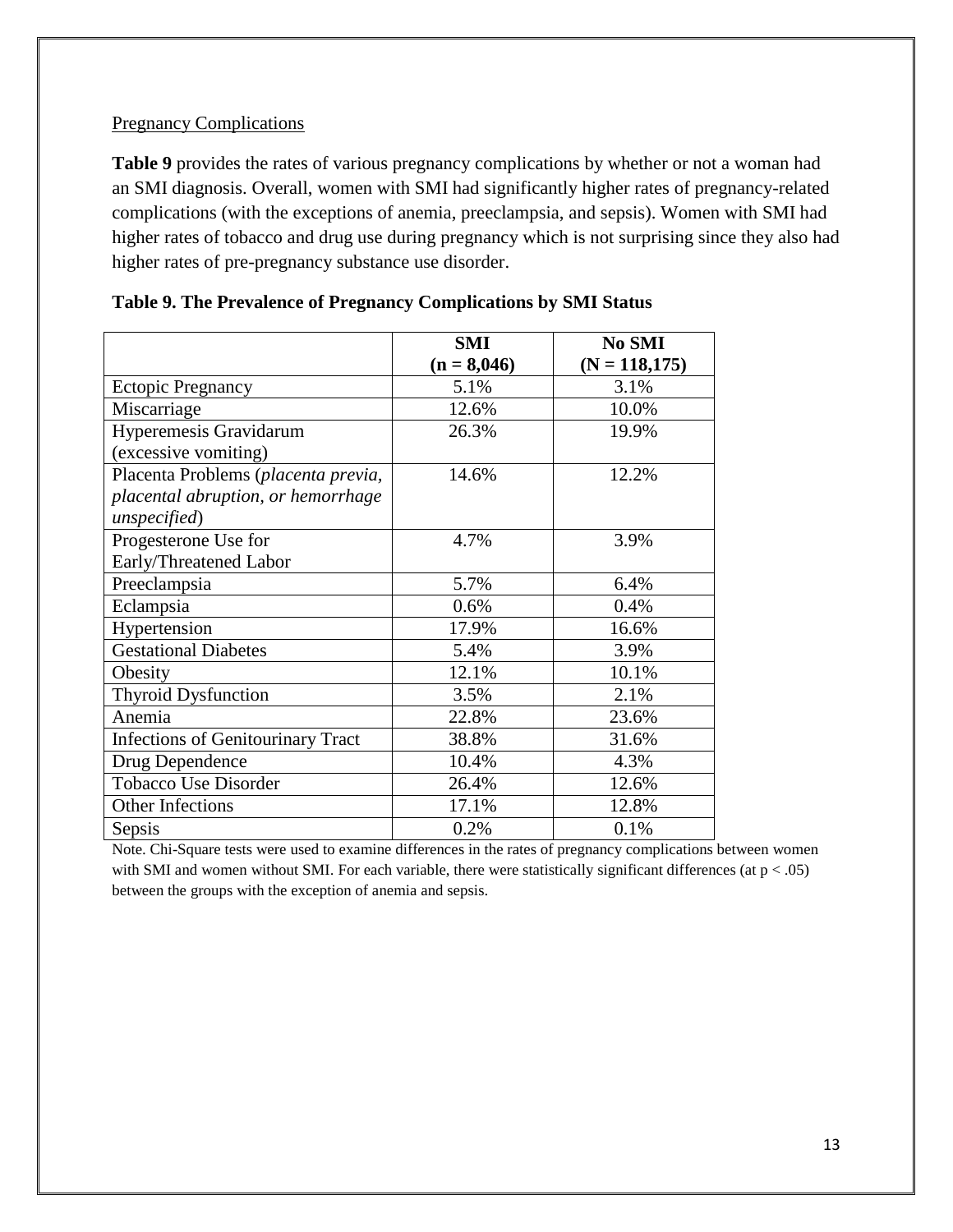**Table 10** provides the rates of pregnancy complication separately for each SMI diagnosis. Which disorder has higher rates varies across the types of complications. However, in almost every case each of these SMI disorders is associated with a higher rate of occurrence of the complication than is observed among the women who do not have SMI. Women with schizophrenia were significantly more likely to have had a miscarriage, and have hypertension and diabetes as a pregnancy complication than women with bipolar disorder or major depression. Women with bipolar disorder were significantly more likely to have infections leading to pregnancy complications as well as complications related to drug dependence and tobacco use than women with major depression or schizophrenia.

|                                          | <b>Bipolar</b><br><b>Disorder</b> | <b>Major</b><br><b>Depression</b> | Schizophrenia<br>$(N = 1,507)$ |
|------------------------------------------|-----------------------------------|-----------------------------------|--------------------------------|
|                                          | $(N = 3,591)$                     | $(N = 2,948)$                     |                                |
|                                          |                                   |                                   |                                |
| <b>Ectopic Pregnancy</b>                 | 5.0%                              | 4.9%                              | 5.7%                           |
| Miscarriage                              | 12.5%                             | 11.6%                             | 14.8%                          |
| Hyperemesis Gravidarum                   | 24.0%                             | 29.6%                             | 22.9%                          |
| (excessive vomiting)                     |                                   |                                   |                                |
| Placenta Problems (placenta              | 15.7%                             | 14.4%                             | 12.5%                          |
| previa, placental abruption, or          |                                   |                                   |                                |
| hemorrhage unspecified)                  |                                   |                                   |                                |
| Preeclampsia                             | 5.9%                              | 6.0%                              | 4.6%                           |
| Eclampsia                                | 0.5%                              | 0.4%                              | 1.1%                           |
| Progesterone Therapy for                 | 5.1%                              | 4.7%                              | 3.9%                           |
| Early/Threatened Labor                   |                                   |                                   |                                |
| Hypertension                             | 17.6%                             | 17.3%                             | 20.0%                          |
| <b>Gestational Diabetes</b>              | 5.6%                              | 4.8%                              | 6.3%                           |
| Obesity                                  | 12.2%                             | 11.8%                             | 12.4%                          |
| <b>Thyroid Dysfunction</b>               | 2.8%                              | 3.9%                              | 3.9%                           |
| Anemia                                   | 22.3%                             | 23.5%                             | 22.7%                          |
| <b>Infections of Genitourinary Tract</b> | 41.4%                             | 36.4%                             | 37.5%                          |
| Drug Dependence                          | 12.2%                             | 8.4%                              | 9.8%                           |
| Tobacco Use Disorder                     | 32.5%                             | 19.5%                             | 25.2%                          |
| Other Infections                         | 19.4%                             | 15.1%                             | 15.7%                          |
| Sepsis                                   | 0.22%                             | 0.14%                             | 0.27%                          |

#### **Table 10. The Prevalence of Pregnancy Complications by SMI Diagnosis**

Note. Chi-Square tests revealed statistically significant differences between SMI groups on all variables at p < .001, with the exception of preeclampsia and progesterone use at  $p < .05$ , and anemia and sepsis (no significance).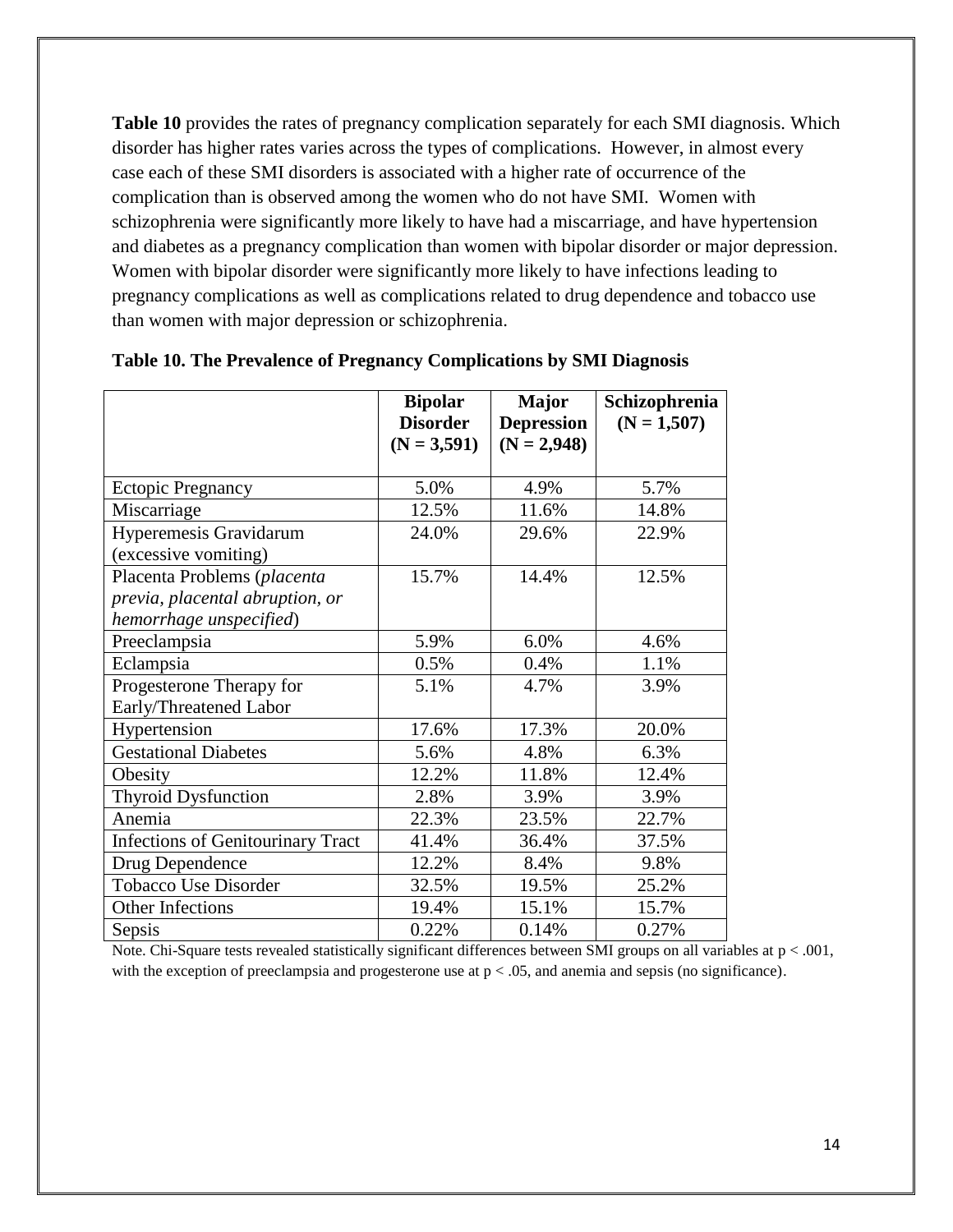## Birth Outcomes

The type of delivery for women with and without SMI is presented in **Table 11.** The rate of Csection delivery was significantly higher for women with a SMI diagnosis than for women without a SMI diagnosis (41 versus 37 percent). Vaginal birth after C-section delivery (VBAC) was rare for both SMI and non-SMI groups (less than a tenth of a percent).

|                                        | <b>SMI</b><br>$(N = 5,421)^*$ | No SMI<br>$(N = 90,612)*$ |
|----------------------------------------|-------------------------------|---------------------------|
| Normal/Vaginal Delivery                | 58.5%                         | 63.1%                     |
| <b>Cesarean Delivery</b>               | 41.4%                         | 36.7%                     |
| Vaginal Birth after C-section Delivery | 0.04%                         | 0.01%                     |
| VBAC)                                  |                               |                           |

## **Table 11. Type of Delivery by SMI Status**

Note. Chi-Square tests revealed statistically significant differences at p < .001 between SMI and no SMI women on normal delivery and Cesarean delivery outcomes. There were no statistically significant differences in rates of VBAC between groups.

\*The N's include women with both pregnancy and delivery claims in the Medicaid data.

**Table 12** provides the delivery type – normal, C-section, and VBAC - for women by their SMI diagnosis. Women with depression had the highest rates of C-section delivery (43 percent), followed by women with schizophrenia at 42 percent and women with bipolar disorder at 40 percent. Each of these is a higher rate than that for women who do not have an SMI diagnosis.

**Table 12. Type of Delivery by SMI Diagnosis**

|                                        | <b>Bipolar</b><br><b>Disorder</b><br>$(N = 2,485)$ | <b>Major</b><br><b>Depression</b><br>$(N = 2,030)$ | Schizophrenia<br>$(N = 906)$ |
|----------------------------------------|----------------------------------------------------|----------------------------------------------------|------------------------------|
| Normal/Vaginal Delivery                | 60.1%                                              | 56.7%                                              | 58.0%                        |
| <b>Cesarean Delivery</b>               | 39.7%                                              | 43.2%                                              | 41.9%                        |
| Vaginal Birth after C-section Delivery | 0.04%                                              | 0.00%                                              | 0.11%                        |
| (VBAC)                                 |                                                    |                                                    |                              |

Note. Chi-Square tests revealed statistically significant differences at  $p < .001$  between SMI diagnoses on normal delivery and Cesarean delivery outcomes.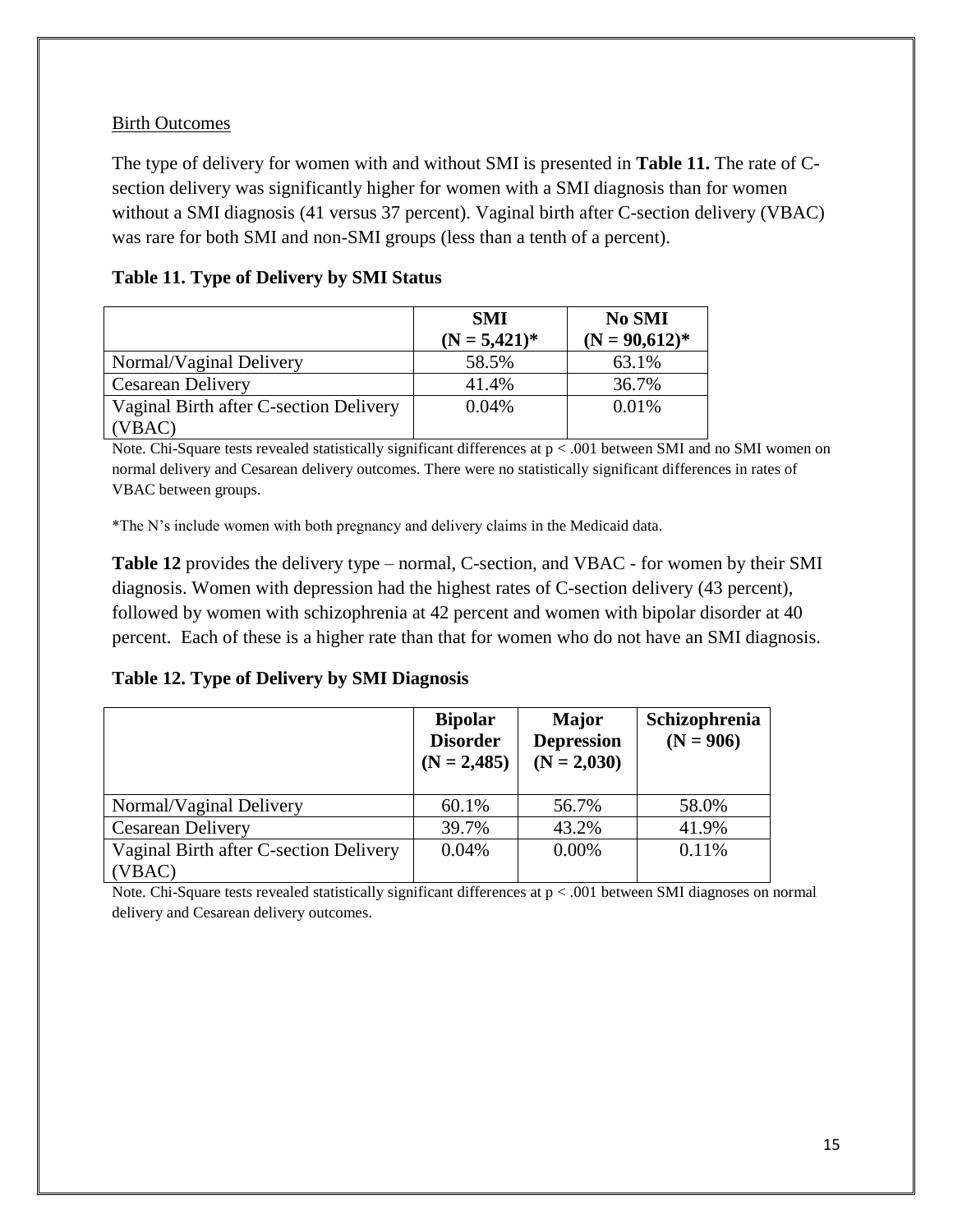**Table 13** presents the neonatal outcomes by SMI status of the mother. Infants of mothers with SMI had significantly higher rates of narcotics and cocaine exposure, fetal alcohol syndrome, birth trauma, infections, neonatal abstinence syndrome, and neonatal intensive care unit (NICU) admissions.

|                                     | <b>SMI</b>      | No SMI          |
|-------------------------------------|-----------------|-----------------|
|                                     | $(N = 5,421)^*$ | $(N = 90,612)*$ |
| Still Birth                         | 1.2%            | 0.9%            |
| Neonatal Intensive Care Unit (NICU) | 10.9%           | 8.4%            |
| <b>Neonatal Abstinence Syndrome</b> | 2.6%            | 0.9%            |
| <b>Neonatal Infections</b>          | 9.7%            | 8.6%            |
| <b>Birth Trauma</b>                 | 2.7%            | 2.0%            |
| <b>Congenital Abnormality</b>       | 19.2%           | 18.1%           |
| <b>Respiratory Conditions</b>       | 1.2%            | 1.1%            |
| Cocaine Exposure                    | 0.5%            | 0.2%            |
| Narcotics Exposure                  | 1.8%            | 0.5%            |
| <b>Fetal Alcohol Syndrome</b>       | 0.14%           | 0.04%           |

### **Table 13. Neonatal Outcomes by SMI Status**

Note. Chi-Square tests revealed statistically significant differences at p < .001 between SMI vs. no SMI groups on all variables with the exception of still birth, respiratory conditions, and congenital abnormalities.

\*The N's include women with both pregnancy and delivery diagnoses in the Medicaid data.

The neonatal outcomes by SMI diagnosis are presented in **Table 14**. Infants of mothers with schizophrenia were more likely to have infections after birth and congenital abnormalities than women with bipolar disorder or major depression.

#### **Table 14**. **Neonatal Outcomes by SMI Group**

|                                     | <b>Bipolar</b><br><b>Disorder</b><br>$(N = 2,485)$ | <b>Major</b><br><b>Depression</b><br>$(N = 2,030)$ | Schizophrenia<br>$(N = 906)$ |
|-------------------------------------|----------------------------------------------------|----------------------------------------------------|------------------------------|
| Still Birth                         | 1.5%                                               | 1.0%                                               | 0.8%                         |
| Neonatal Intensive Care Unit (NICU) | 10.5%                                              | 11.4%                                              | 10.9%                        |
| <b>Neonatal Abstinence Syndrome</b> | 4.0%                                               | 2.4%                                               | 2.7%                         |
| <b>Neonatal Infections</b>          | 9.0%                                               | 9.1%                                               | 13.8%                        |
| <b>Birth Trauma</b>                 | 2.4%                                               | 3.0%                                               | 2.5%                         |
| <b>Congenital Abnormality</b>       | 18.1%                                              | 19.6%                                              | 21.5%                        |
| <b>Respiratory Conditions</b>       | 1.2%                                               | 1.0%                                               | 1.6%                         |
| Cocaine Exposure                    | 0.71%                                              | 0.18%                                              | 0.47%                        |
| <b>Narcotics Exposure</b>           | 2.1%                                               | 1.7%                                               | 1.4%                         |
| <b>Fetal Alcohol Syndrome</b>       | 0.20%                                              | 0.06%                                              | 0.16%                        |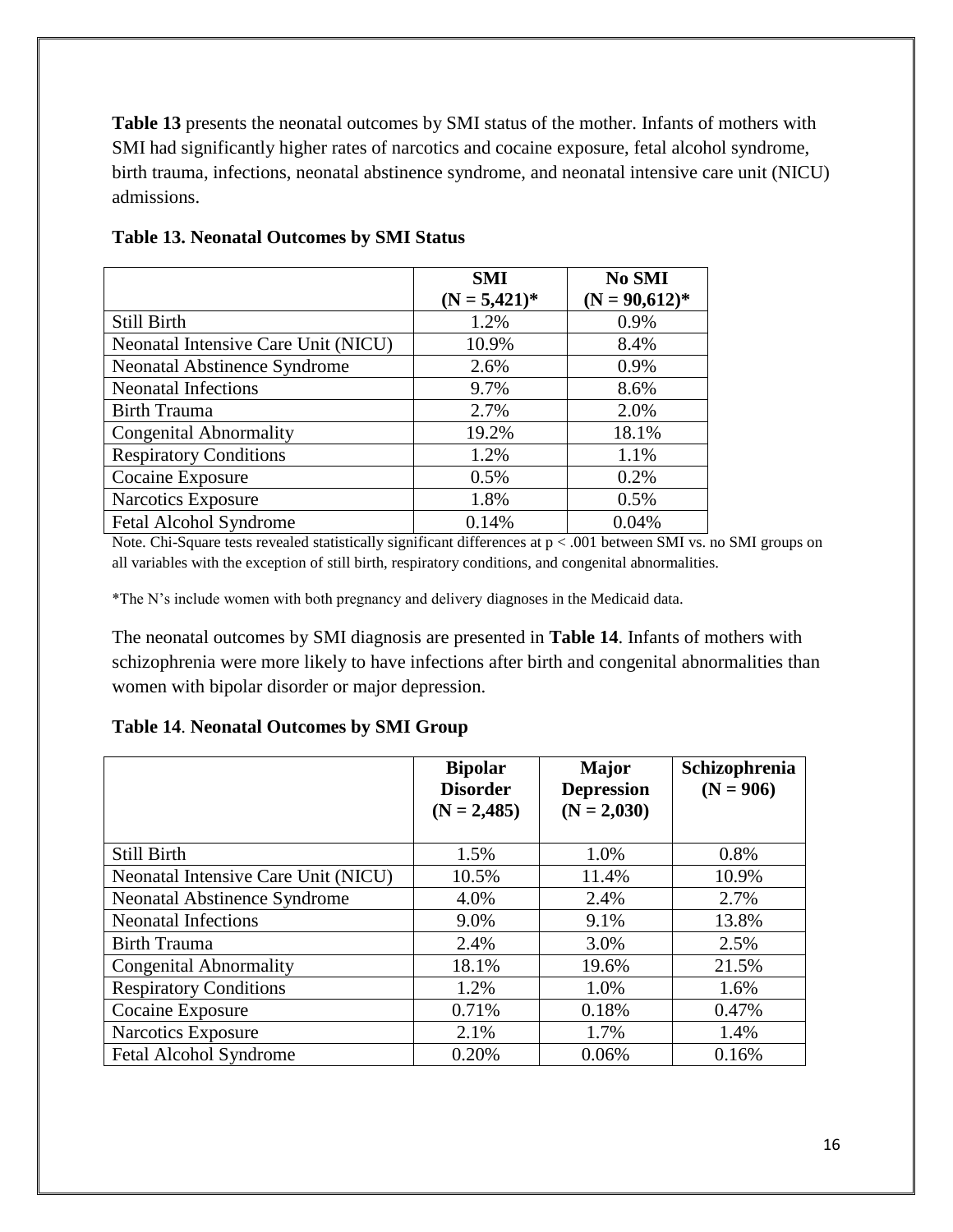### **Postpartum Outcomes for Women and Infants**

The use of outpatient, ER, and inpatient services by infants in the first year of life is presented by mother's SMI status in **Table 15**. Infants of mothers with SMI were significantly more likely to use outpatient, ER, and inpatient services than infants of mothers without SMI.

|                                | <b>SMI</b>      | <b>No SMI</b>    |
|--------------------------------|-----------------|------------------|
|                                | $(N = 4,314)^*$ | $(n = 78,776)^*$ |
| <b>Outpatient Services</b>     | 91.6%           | 89.3%            |
| <b>Emergency Room Services</b> | 34.0%           | 29.5%            |
| <b>Inpatient Services</b>      | 8.4%            | 7%               |

|  |  | Table 15. Infant Service Use by Mothers' SMI Status |  |
|--|--|-----------------------------------------------------|--|
|  |  |                                                     |  |

Note. Chi-square tests to assess group differences were statistically significant at  $p < .001$ .

\*The N's include women who had a pregnancy and delivery diagnoses in the Medicaid claims, as well as a newborn record.

**Table 16** provides the rates of postpartum depression in women one year after the birth of their child by SMI status and diagnosis. The rate of postpartum depression was significantly higher in women with SMI (22 percent) than women without SMI (4 percent). Approximately 1 in 4 women with a previous history of major depression and schizophrenia had a postpartum depression diagnosis in the year after childbirth.

|  |  | Table 16. Postpartum Depression in the Year after Childbirth by SMI Status and Diagnosis |  |
|--|--|------------------------------------------------------------------------------------------|--|
|  |  |                                                                                          |  |

|                          | <b>Postpartum Depression</b> |
|--------------------------|------------------------------|
| No SMI ( $N = 90,612$ )* | 4.2%                         |
| SMI ( $N = 5,421$ )*     | 22.3%                        |
| <b>Major Depression</b>  | 25.6%                        |
| <b>Bipolar Disorder</b>  | 18.7%                        |
| Schizophrenia            | 24.6%                        |

Note. Chi-square tests to assess group differences were statistically significant at p < .001.

\*The N's include women with both pregnancy and delivery diagnoses in the Medicaid data.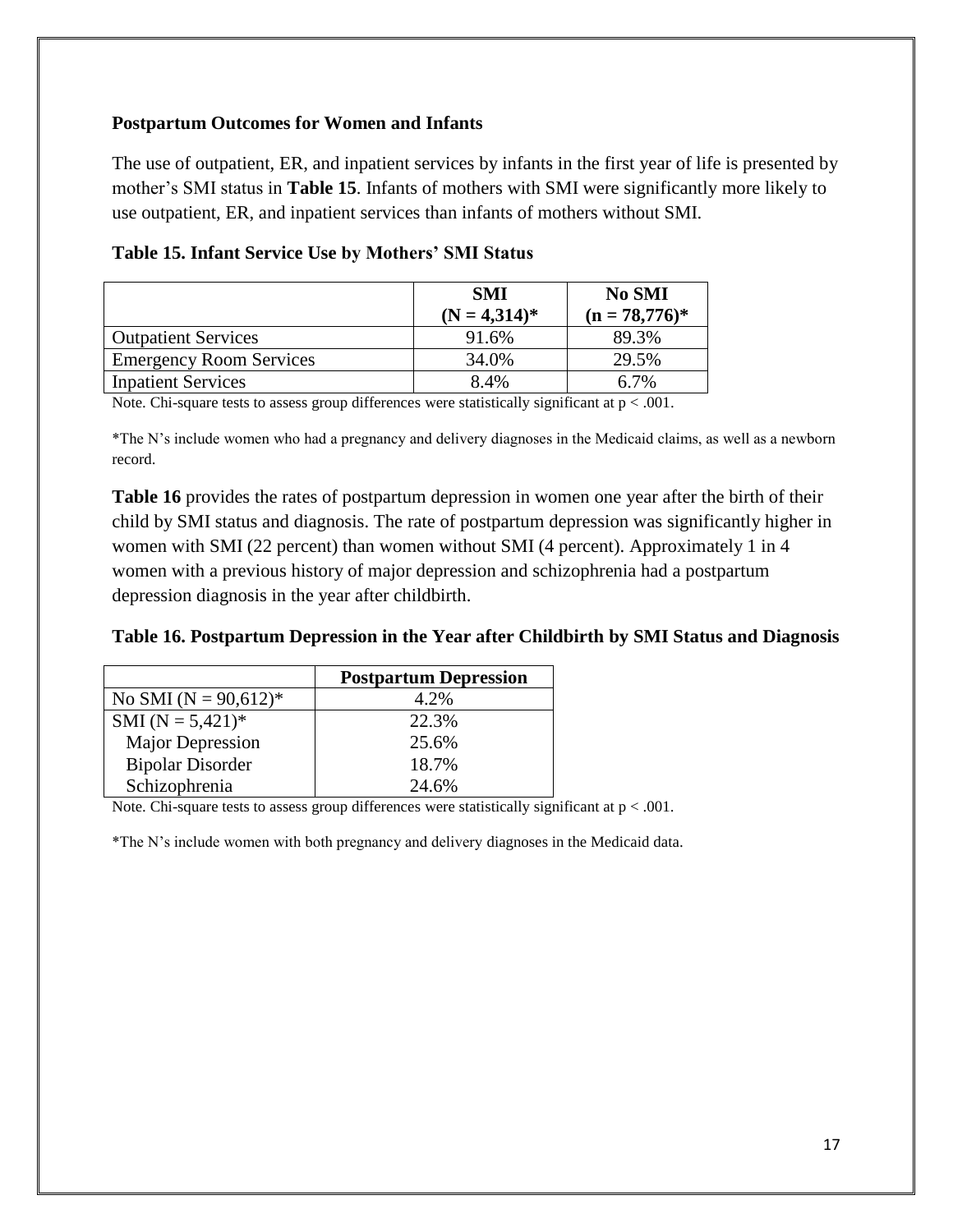**Table 17** provides the percentage of women who had a prescription for any type of contraceptive method in the 1 year after childbirth. Women with a SMI were significantly more likely to have a prescription for a contraceptive in the year after childbirth than women without a SMI (69 vs. 60 percent). The use of long-acting reversible contraceptives (LARCs) was similar for the two groups (10% no SMI vs. 9% SMI). Among women with SMI, those with schizophrenia had the lowest rates of using any contraceptives including LARCs.

|                          | <b>Any Contraceptive Use</b> | <b>LARCs</b> |
|--------------------------|------------------------------|--------------|
| No SMI ( $N = 90,612$ )* | 59.6%                        | 10.0%        |
| SMI ( $N = 5,421$ )*     | 68.5%                        | 8.8%         |
| <b>Major Depression</b>  | 67.4%                        | 9.4%         |
| <b>Bipolar Disorder</b>  | 62.1%                        | 9.8%         |
| Schizophrenia            | 58.8%                        | 5.5%         |

| Table 17. Contraceptive Use in the Year after Childbirth by SMI Status and Diagnosis |  |  |  |
|--------------------------------------------------------------------------------------|--|--|--|
|                                                                                      |  |  |  |

Note. Chi-square tests to assess group differences were statistically significant at  $p < .001$ .

\*The N's include women with both pregnancy and delivery diagnoses in the Medicaid data.

#### **Multivariate analysis of various pregnancy complications by SMI status**

To identify the relationship between SMI status and several of the pregnancy complications outcome measures, we used logistic regression. Logistic regression is a multivariate procedure that estimates the risk of occurrence of a particular outcome. Multiple variables may be entered into the analysis and the contribution to the risk of the outcome is estimated simultaneously for each of the predictor variables. In each case, the risk associated with each predictor is estimated after the contribution of all other predictors is calculated, so in this way it is estimating the independent contribution of each predictor to the risk of the outcome.

We conducted several logistic regression analyses, one each for the likelihood of a) having a caesarian section delivery, b) infant death, c) having anemia, d) having genitourinary tract infection, and e) having other infection or parasitic condition diagnosed. For each analysis, we included SMI and substance use disorder (SUD) as the main predictors. We also included several covariates that could potentially be associated with risk for the outcome, namely, mother's age at conception, race/ethnicity of the mother, whether the mother had various pre-pregnancy medical risk factors (obesity, hypertension, diabetes, and asthma), and whether the mother received any psychotherapeutic medication during the pregnancy.

The results for each of these analyses are presented below in **Tables 18 – 22**. In each table, the Wald chi-square and its p value are presented along with the hazard ratio estimate. Due to the number of tests involved, we used an alpha of .01 for each predictor variable. For each predictor variable, if the p value indicates a significant result, the hazard ratio (HR) provides an estimate of the variable's contribution to the risk of the outcome. If the HR is greater than 1, then the variable is associated with increased risk (decreased risk if less than 1). The difference between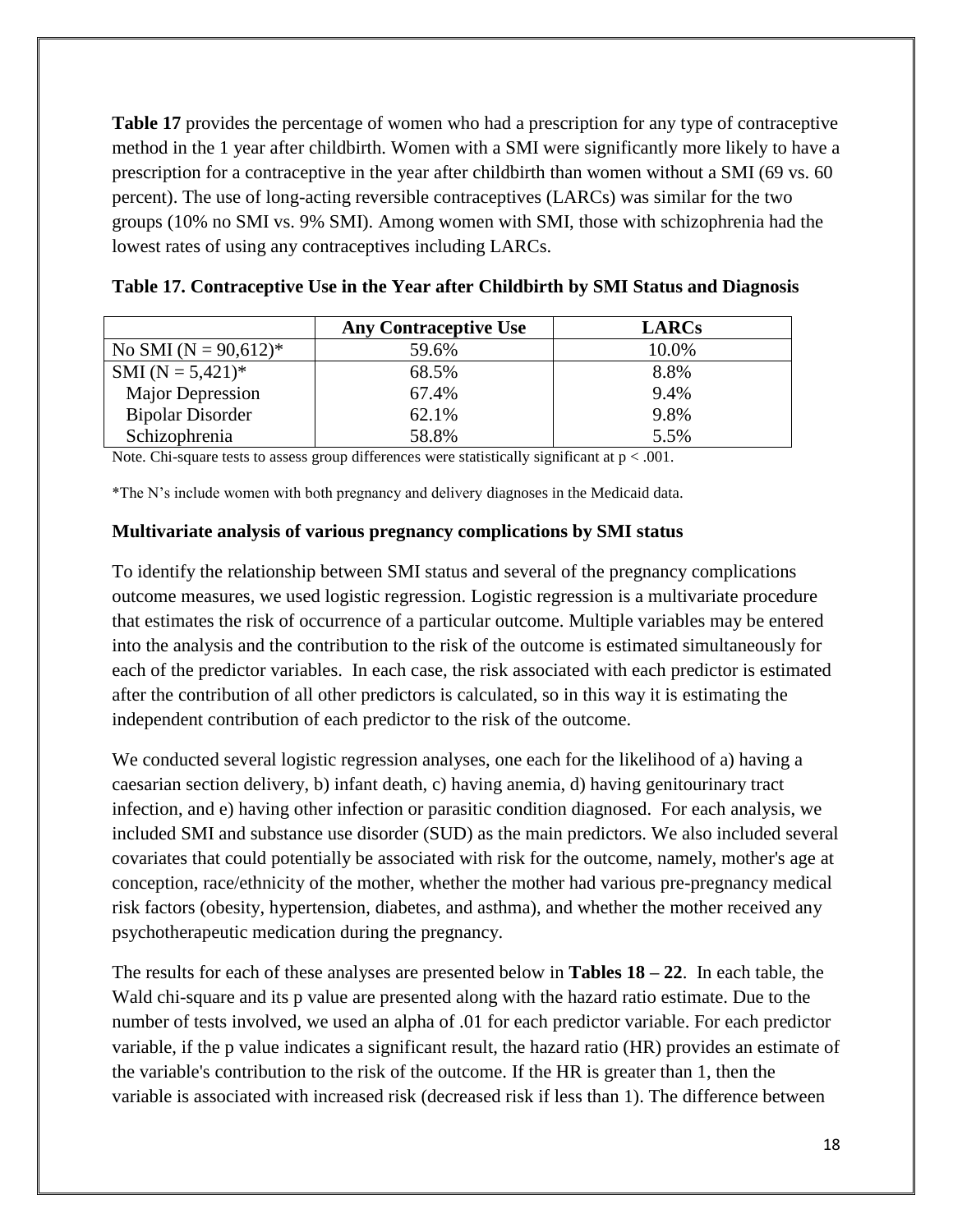the HR and a value of 1 provides the magnitude of the change in risk.

SMI status is associated with increased risk of genitourinary tract infections (25% increase) and other infectious or parasitic conditions (17% increase), but not caesarian section delivery, infant death, or anemia. However, being on a psychotherapeutic medication was associated with increased risk for caesarian section delivery. Above, we reported that women with SMI had higher rates of caesarian section delivery than women who did not have SMI. This finding from the multivariate analysis may suggest that the increased rate of caesarian section in women with SMI may be due to other risk factors such as being older and having multiple pre-existing medical conditions which are associated with having SMI and are associated with increased risk for caesarian section delivery.

Substance abuse is associated with increased risk of genitourinary tract infections (38% increase), other infectious or parasitic conditions (77% increase), and anemia (9% increase), but not caesarian section delivery or infant death.

Several of the covariates were significantly associated with risk of these various outcomes, although the pattern of relationship varied from one outcome to another. All of the outcomes had at least one of the preexisting medical conditions that were a significant predictor. In fact, for infant death, diabetes was the only significant predictor. Pre-existing diabetes in the mother was associated with more than a two-fold increase in the risk of infant death. For the other outcomes, being Black was consistently associated with increased risk. Being younger was associated with increased risk of anemia and infectious conditions, but a decreased risk for caesarian section delivery.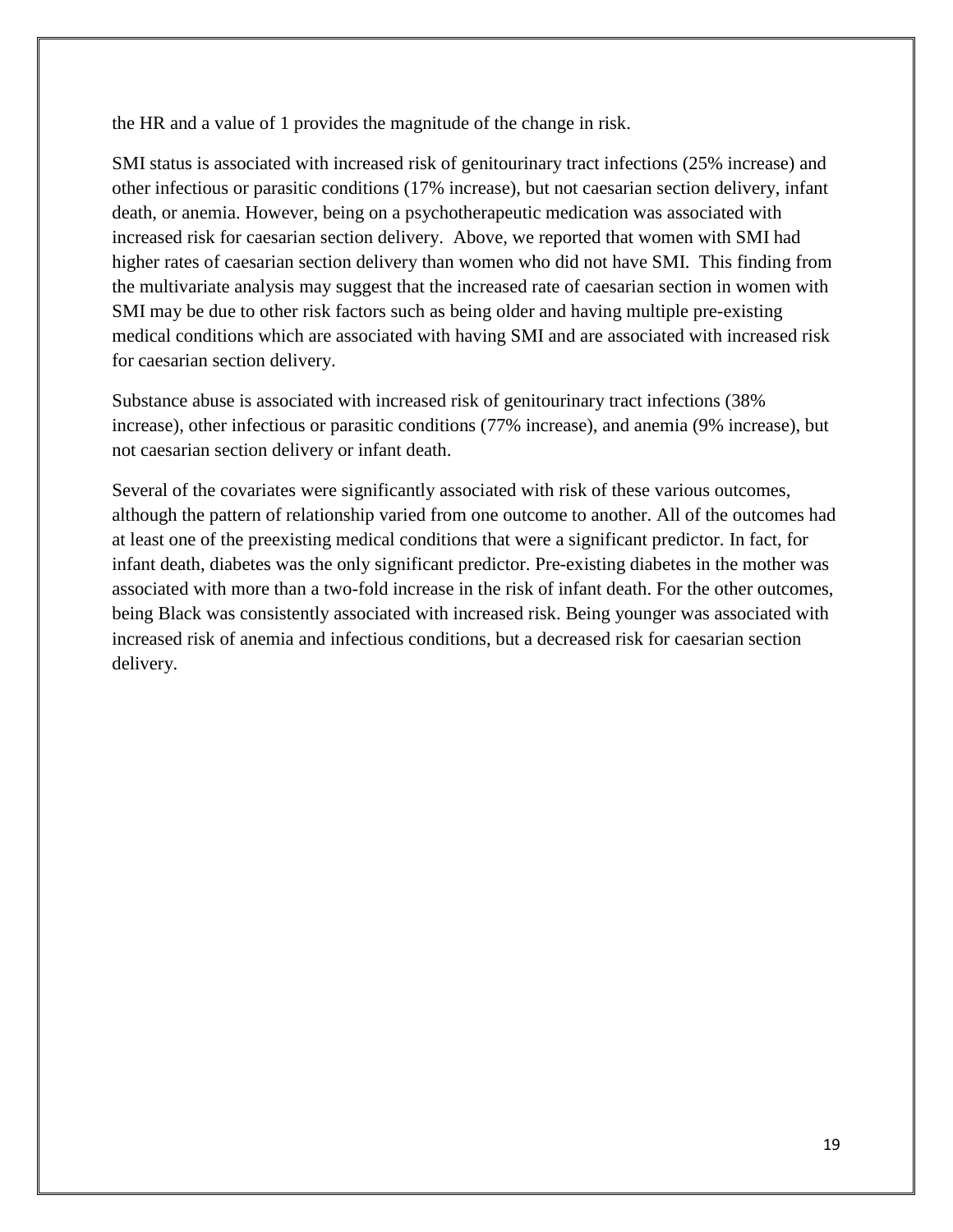| <b>Parameter</b>        | Wald<br><b>Chi-Square</b> | Pr > ChiSq | <b>Odds Ratio Estimates</b> |
|-------------------------|---------------------------|------------|-----------------------------|
| Intercept               | 3145.8416                 | < .0001    |                             |
| Age at Conception       | 1288.1554                 | < .0001    | 1.046                       |
| Black, non-<br>Hispanic | 62.3691                   | < .0001    | 1.168                       |
| Hispanic                | 239.3237                  | < .0001    | 1.391                       |
| Other Race              | 0.2565                    | 0.6125     | 1.088                       |
| <b>SMI</b> Status       | 5.2099                    | 0.0225     | 1.134                       |
| Substance abuse         | 1.4772                    | 0.2242     | 1.096                       |
| Obesity                 | 368.2930                  | < .0001    | 1.785                       |
| <b>Diabetes</b>         | 192.1713                  | < .0001    | 1.876                       |
| Hypertension            | 123.8310                  | < .0001    | 1.506                       |
| Asthma                  | 15.5793                   | < .0001    | 1.149                       |
| Any Psych Med           | 55.4053                   | < .0001    | 1.225                       |

# **Table 18. Caesarian Section Delivery**

## **Table 19. Infant Death**

| <b>Parameter</b>        | Wald<br><b>Chi-Square</b> | Pr > ChiSq | <b>Odds Ratio Estimates</b> |
|-------------------------|---------------------------|------------|-----------------------------|
| Intercept               | 489.4875                  | < .0001    |                             |
| Age at Conception       | 2.9606                    | 0.0853     | 0.984                       |
| Black, non-<br>Hispanic | 0.1239                    | 0.7248     | 1.044                       |
| Hispanic                | 10.2546                   | 0.0014     | 0.555                       |
| <b>Other Race</b>       | 3.0558                    | 0.0805     | 0.546                       |
| <b>SMI</b> Status       | 4.4653                    | 0.0346     | 0.548                       |
| Substance abuse         | 2.5439                    | 0.1107     | 1.387                       |
| Obesity                 | 2.1306                    | 0.1444     | 1.332                       |
| Diabetes                | 12.1736                   | 0.0005     | 2.193                       |
| Hypertension            | 0.1020                    | 0.7495     | 1.076                       |
| Asthma                  | 0.6895                    | 0.4063     | 0.848                       |
| Any Psych Med           | 0.3109                    | 0.5771     | 1.099                       |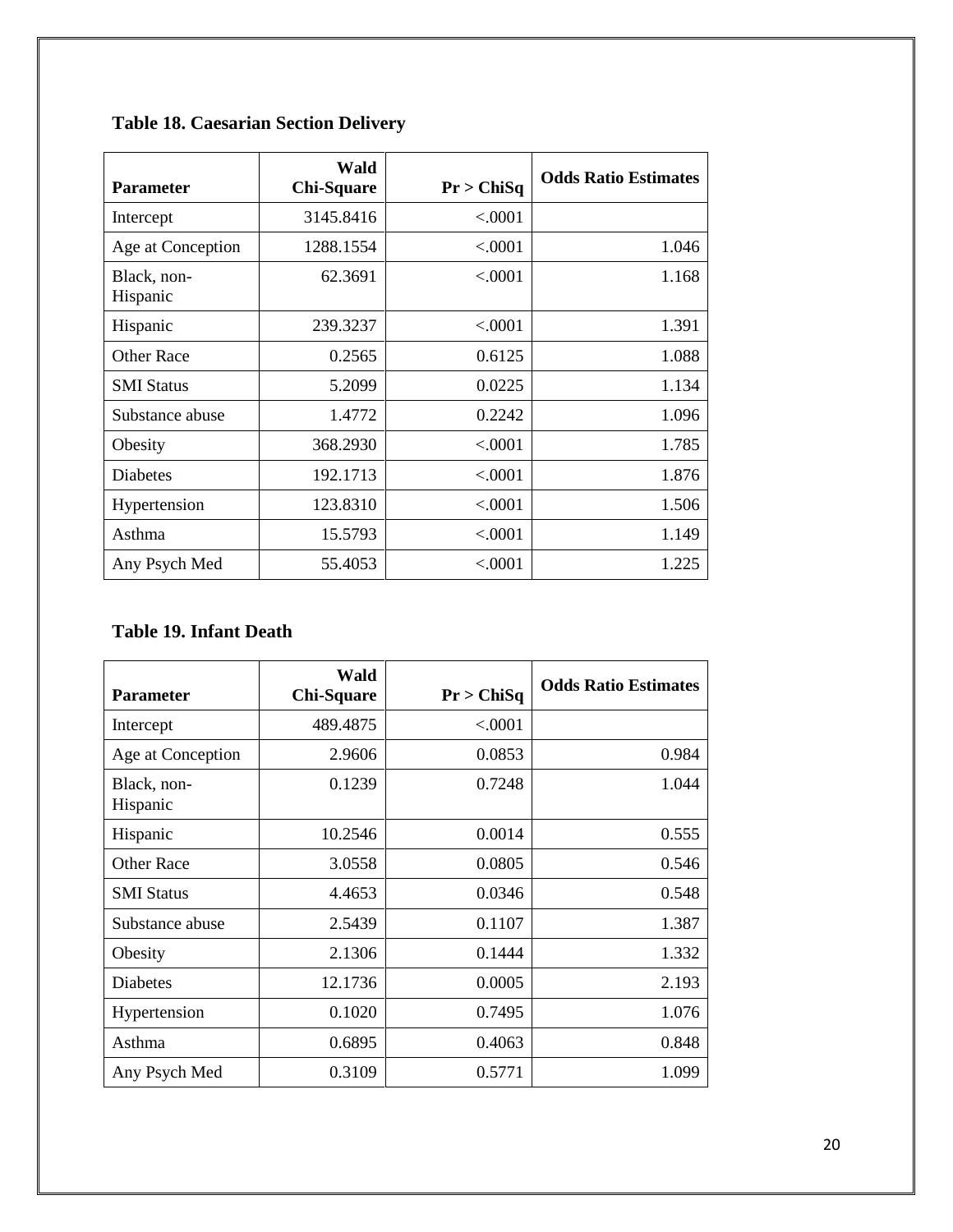| <b>Parameter</b>        | Wald<br><b>Chi-Square</b> | Pr > ChiSq | <b>Odds Ratio Estimates</b> |
|-------------------------|---------------------------|------------|-----------------------------|
| Intercept               | 1275.1525                 | < .0001    |                             |
| Age at Conception       | 308.8030                  | < .0001    | 0.980                       |
| Black, non-<br>Hispanic | 2037.3685                 | < .0001    | 2.093                       |
| Hispanic                | 60.1439                   | < .0001    | 1.176                       |
| <b>Other Race</b>       | 70.0182                   | < .0001    | 1.340                       |
| <b>SMI Status</b>       | 0.1289                    | 0.7196     | 1.011                       |
| Substance abuse         | 8.9202                    | 0.0028     | 1.090                       |
| Obesity                 | 6.1958                    | 0.0128     | 1.070                       |
| Diabetes                | 0.3866                    | 0.5341     | 1.024                       |
| Hypertension            | 25.4072                   | ${<}0001$  | 1.162                       |
| Asthma                  | 76.7422                   | < .0001    | 1.220                       |
| Any Psych Med           | 0.0687                    | 0.7932     | 1.006                       |

**Table 20. Anemia Complicating Pregnancy**

|  |  | <b>Table 21. Genitourinary Infections Complicating Pregnancy</b> |  |  |
|--|--|------------------------------------------------------------------|--|--|
|  |  |                                                                  |  |  |

| <b>Parameter</b>        | Wald<br><b>Chi-Square</b> | Pr > ChiSq | <b>Odds Ratio Estimates</b> |
|-------------------------|---------------------------|------------|-----------------------------|
| Intercept               | 50.7149                   | < .0001    |                             |
| Age at Conception       | 2149.4055                 | < .0001    | 0.950                       |
| Black, non-<br>Hispanic | 709.3796                  | < .0001    | 1.471                       |
| Hispanic                | 12.4199                   | 0.0004     | 0.937                       |
| <b>Other Race</b>       | 2.9729                    | 0.0847     | 1.056                       |
| <b>SMI</b> Status       | 77.4533                   | < .0001    | 1.254                       |
| Substance abuse         | 160.5479                  | < .0001    | 1.375                       |
| Obesity                 | 68.8929                   | < .0001    | 1.226                       |
| <b>Diabetes</b>         | 6.1123                    | 0.0134     | 1.089                       |
| Hypertension            | 18.9170                   | < .0001    | 1.129                       |
| Asthma                  | 288.8931                  | < .0001    | 1.418                       |
| Any Psych Med           | 133.3826                  | < .0001    | 1.251                       |